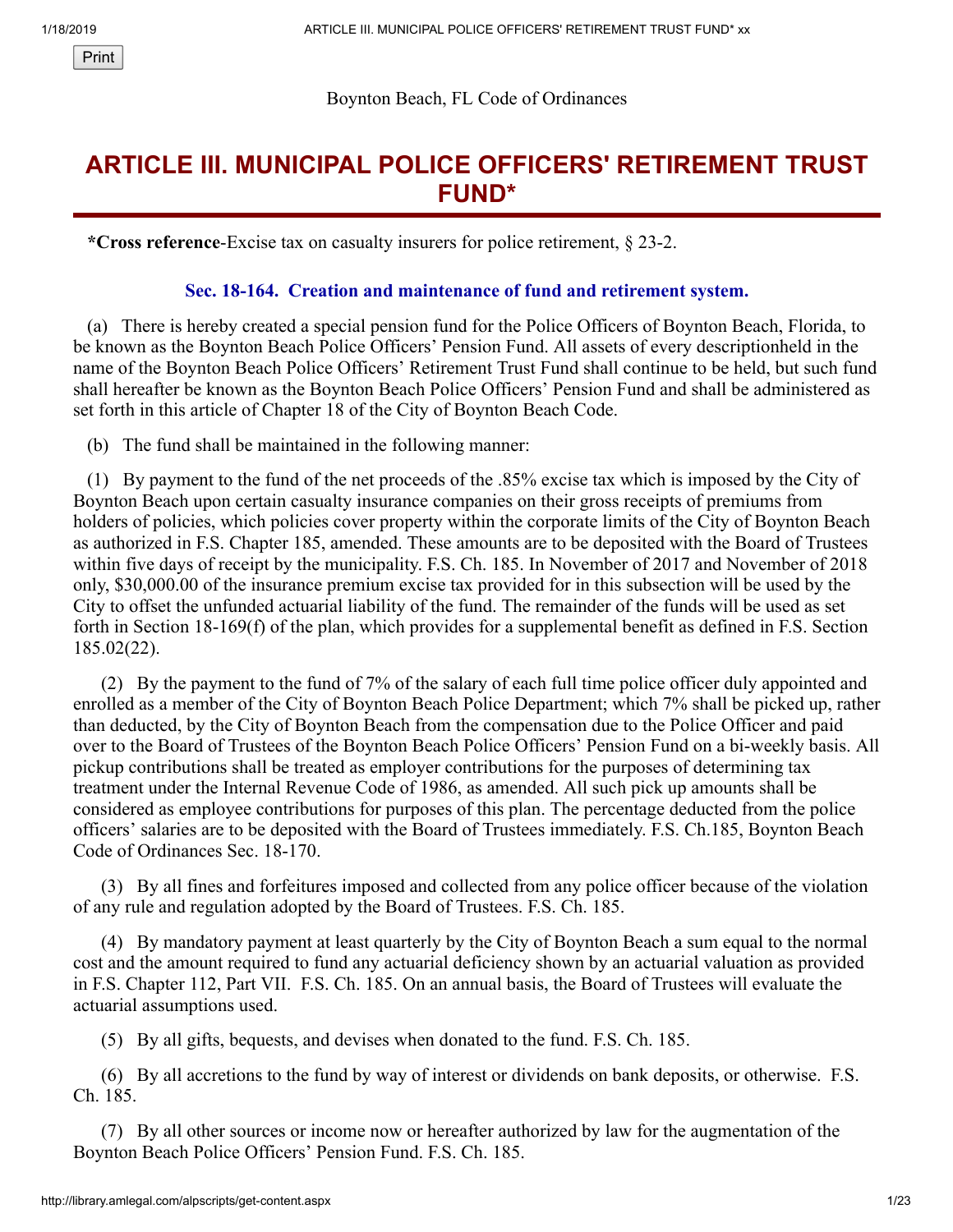(c) Under no circumstances may the City of Boynton Beach reduce the member contribution to less than 0.5% of salary.

(Ord. 10-005, § 2, 2-2-10; Ord. No. 18-006, § 2, 5-15-18)

#### **Sec. 18-165. Definitions.**

(a) The following words or phrases, as used in this article, shall have the following meaning:

 *Actuarial equivalence* or *actuarially equivalent*. Any benefit payable under the terms of this plan in a form other than the normal form of benefit shall have the same actuarial present value on the date payment commences as the normal form of benefit. For purposes of establishing the actuarial present value of any form of payment, all future payments shall be discounted for interest and mortality by using 8% interest and the 1983 Group Annuity Mortality Table, blending 80% males and 20% females, with ages set ahead five years in the case of disability retirees.

 *Average final compensation.* The average total remuneration received by a police officer during the best five years of service with the city within the last ten. F.S. Ch. 185, Boynton Beach Code of Ordinances Section 18-168, as amended by Ord. No. 0 00-18 and 00-004.

 *Compensation* or *salary*. The total cash remuneration including lump sum payments for accumulated sick and vacation leave and "overtime" paid by the primary employer to a police officer for services rendered, but not including any payments for extra duty or a special detail work performed on behalf of a second party employer paid directly to the police officer by the second party employer and amounts paid to a police officer after December 31, 2008 as differential wages during any period of active duty military service lasting more than 30 days. This definition also excludes severance pay and other similar payments which are not for services rendered. The member's compensation or salary contributed as employee-elective salary reductions or deferrals to any salary reduction, deferred compensation, or tax-sheltered annuity program authorized under the Internal Revenue Code shall be deemed to be the compensation or salary the member would receive if he or she were not participating in such program and shall be treated as compensation for retirement purposes under this article. For any person who first becomes a member in any Plan year beginning on or after January 1, 1996, compensation for any Plan year shall not include any amounts in excess of section  $401(a)(17)$  of the Internal Revenue Code limitation (as amended by the Omnibus Budget Reconciliation Act of 1993), which limitation of \$150,000 shall be adjusted as required by federal law for qualified government plans and shall be further adjusted for changes in the cost of living in the manner provided by section  $401(a)(17)(B)$  of the Internal Revenue Code. For any person who first became a member prior to the first plan year beginning on or after January 1, 1996, the limitation on compensation shall be not less than the maximum compensation amount that was allowed to be taken into account under the plan as in effect on July 1, 1993, which limitation shall be adjusted for changes in the cost of living since 1989 in the manner provided by section 401(a)(17) of the Internal Revenue Code. F.S. Ch. 185.

 *Creditable service* or *credited service.* The aggregate number of years of service and fractional parts of years of service of any police officer, omitting intervening years and fractional parts of years when such police officer may not have been employed by the municipality subject to the following conditions:

 (1) No police officer will receive credit for years or fractional parts of years of service if he or she has withdrawn his or her contributions to the fund for those years or fractional parts of years of service, unless the police officer repays into the Fund the amount he or she has withdrawn, plus interest as determined by the board in accordance with Section 18-172.

 (2) A police officer may voluntarily leave his or her contributions in the fund for a period of five years after leaving the employ of the police department, pending the possibility of his or her being rehired by the same department, without losing credit for the time he or she has participated actively as a police officer. If he or she is not reemployed as a police officer with the same department within five years, his or her contributions shall be returned to him or her without interest.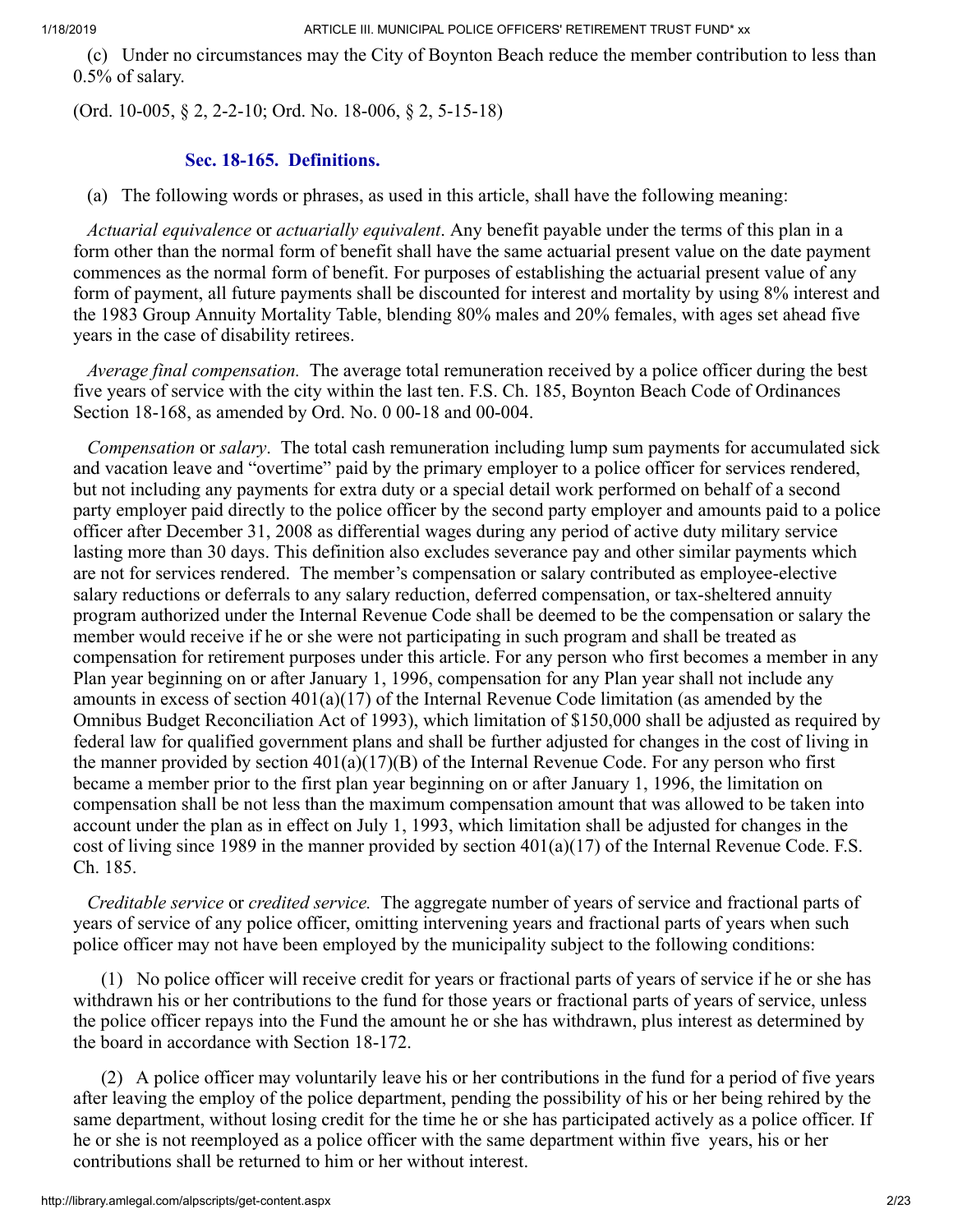(3) In determining the creditable service of any police officer, credit for up to five years of the time spent in the military service of the Armed Forces of the United States shall be added to the years of actual service, if:

 a. The police officer is in the active employ of the municipality prior to such service and leaves a position, other than a temporary position, for the purpose of voluntary or involuntary service in the Armed Forces of the United States.

 b. The police officer is entitled to reemployment under the provisions of the Uniformed Services Employment and Reemployment Rights Act.

 c. The police officer returns to his or her employment as a police officer of the municipality within one year from the date of his or her release from such active service except that effective January 1, 2007, police officers who die or become disabled while serving on active duty military service shall be entitled to the rights of this section even though such member was not re-employed by the city as a policy officer. Members who die or become disabled while on active duty military service shall be treated as through reemployed as a police officer the day before the member became disabled or died, and then considered for entitlement for a death or disability benefit. If the member's death or disability arises out of the member's active service in the military, then the member is entitled to a duty death or duty disability benefit. If the death or disability occurs while the member is serving on active duty military service but does not arise out of such service, then the member, if vested, is entitled to a non-duty disability benefit.

(4) Continuous service with the employer shall not be broken in the event of:

a. Absence on an approved leave of absence;

 b. Absence from work because of occupational injury or disease incurred in employment for which a police officer is entitled to Workers' Compensation payments;

 c. Absence due to service in the Armed Forces of the United States provided the officer shall re-enter employment with the city within one year of discharge.

*Beneficiary.* Any person, including the estate of the member, who is entitled to receive a pension benefit payable from the Boynton Beach Police Officers' Pension Fund upon the death of a member or participant. F.S. Ch. 185.

*Fund* or *Police Officers' Pension Fund.* The Boynton Beach Police Officers' Pension Fund. F.S. Ch. 185.

 *Plan year.* The fiscal year commencing October 1 and ending the following September 30. Boynton Beach Code of Ordinances Section 18-171, Ord. No. 90-23, § 1, 8-7-90.

 *Police officer.* Any person who is elected, appointed or employed full time by the City of Boynton Beach, who is certified or required to be certified as a law enforcement officer in compliance with F.S. Section 943.1395, who is vested with authority to bear arms and make arrests, and whose primary responsibility is the prevention and detection of crime or the enforcement of the penal, criminal, traffic or highway laws of the state. This definition includes all certified supervisory and command personnel whose duties include, in whole or in part, the supervision, training, guidance, and management responsibilities of full-time law enforcement officers, part-time law enforcement officers or auxiliary law enforcement officers as the same are defined in F.S. Section 943.10(6) and (8). F.S. Ch. 185.

 *Retiree* or *retired police officer.* A police officer who has entered retirement status. For the purposes of the deferred retirement option plan (DROP), a police officer who enters the DROP shall be considered a retiree for all purposes of the plan. F.S. Ch. 185.

 *Retirement.* A police officer's separation from city employment with immediate eligibility for receipt of benefits under the plan. For purposes of the DROP, *retirement* means the date a police officer enters the DROP. F.S. Ch. 185.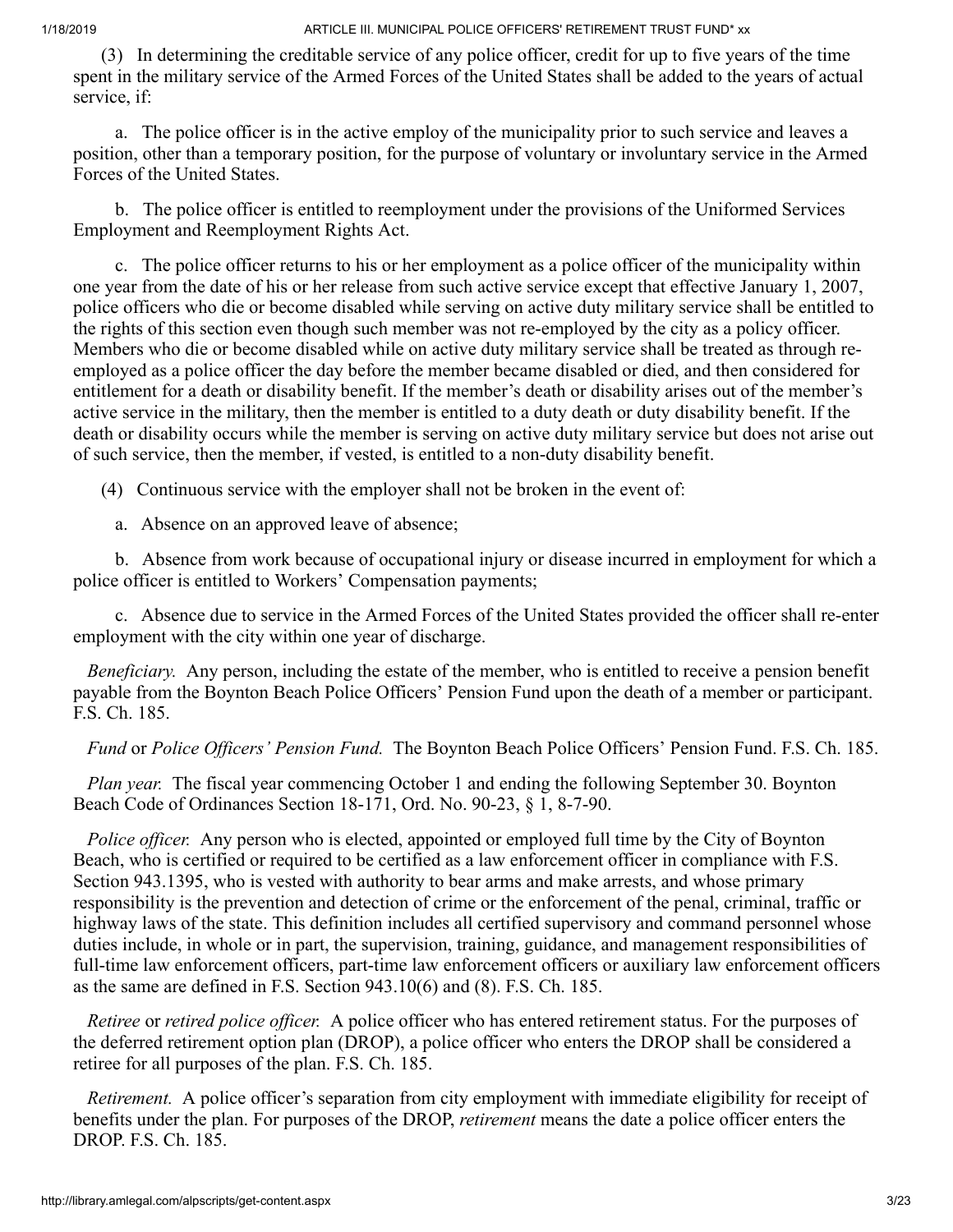(b) The masculine gender includes the feminine and words of the singular with respect to persons include plural and vice versa.

(Ord. 10-005, § 2, 2-2-10)

#### **Sec. 18-166. Board of Trustees created.**

 (a) *Board of Trustees.* There is hereby created a Board of Trustees of the Boynton Beach Police Officers' Pension Fund which shall be solely responsible for administering the pension fund. The Board of Trustees shall be a legal entity, with the power to bring and defend lawsuits of every kind, nature and description, and to the extent required to accomplish the intent, requirements and responsibilities provided for in this article. The Board shall consist of five Trustees as follows:

 (1) Two legal residents of the city, who shall be appointed by the City Commission. Effective for terms beginning after the effective date of Ord. No. 10-005, passed 2-2-10, each city Trustee shall have a term of four years but serves at the pleasure of the City Commission. Each city Trustee may succeed himself or herself as a Trustee.

 (2) Two police officer participants of the City of Boynton Beach Police Officers Pension Fund, who are elected by a majority of the police officer participants in the fund. Elections shall be held under such rules and regulations as the Board of Trustees shall from time to time adopt. Effective for terms beginning after the effective date of Ord. No. 10-005, passed 2-2-10, each police officer Trustee shall serve as a Trustee for a period of four years, unless he or she sooner ceases to be a police officer in the employ of the Boynton Beach Police Department, whereupon their successor shall be elected by a majority of the participants of the Boynton Beach Police Officers' Pension Fund. Each police officer Trustee may succeed himself or herself as a Trustee.

 (3) A fifth Trustee shall be chosen by the majority of the other four Trustees. This fifth Trustee's name shall be submitted to the City Commission, which shall, as a ministerial duty, appoint such person to the Board as a fifth Trustee. Effective for terms beginning after the effective date of Ord. No. 10-005, passed 2- 2-10, the fifth Trustee shall serve as a Trustee for a period of four years, and may succeed himself or herself as a Trustee.

 (b) *Board vacancies; procedures to fill same.* In the event a Trustee provided for in Section 18-166(a) (2) ceases to be a police officer in the employ of the City of Boynton Beach Police Department, he or she shall be considered to have resigned from the Board of Trustees. In the event such a Trustee shall resign, be removed, or become ineligible to serve as Trustee, the Board shall, by motion, declare that office of Trustee vacated as of the date of adoption of such motion. If such a vacancy occurs in the office of Trustee within 90 days of the next succeeding election for Trustee, the vacancy shall be filled at the next regular election for the unexpired portion of the term; otherwise, the vacancy shall be filled for the unexpired portion of the term at a special election called by the Board. In the event a Trustee provided for in Section  $18-166(a)(1)$ and (3) shall resign, be removed or become ineligible to serve as Trustee, the Board shall, by motion, declare that office of Trustee vacated as of the date of adoption of the motion. The successor for the unexpired portion of the term shall be chosen in the same manner as an original appointment.

 (c) *Board meetings: quorum: procedures.* The Board of Trustees shall hold meetings regularly, at least once each quarter and shall designate the time and place thereof. At any meeting of the Board, three Trustees shall constitute a quorum. Each Trustee shall be entitled to one vote on each question before the Board and at least three concurring votes shall be required for a decision by the Board at any of its meetings. The Board shall adopt its own rules and procedures and shall keep a record of its proceedings. All meetings of the Board shall be open to the public. No Trustee shall take part in any action in connection with their own participation in the fund, and no unfair discrimination shall be shown to any individual police officer participating in the fund.

### (1) *Board chairman and secretary*.

http://library.amlegal.com/alpscripts/get-content.aspx 4/23 a. The Board of Trustees shall, by majority vote, elect from its members a chairman and a secretary.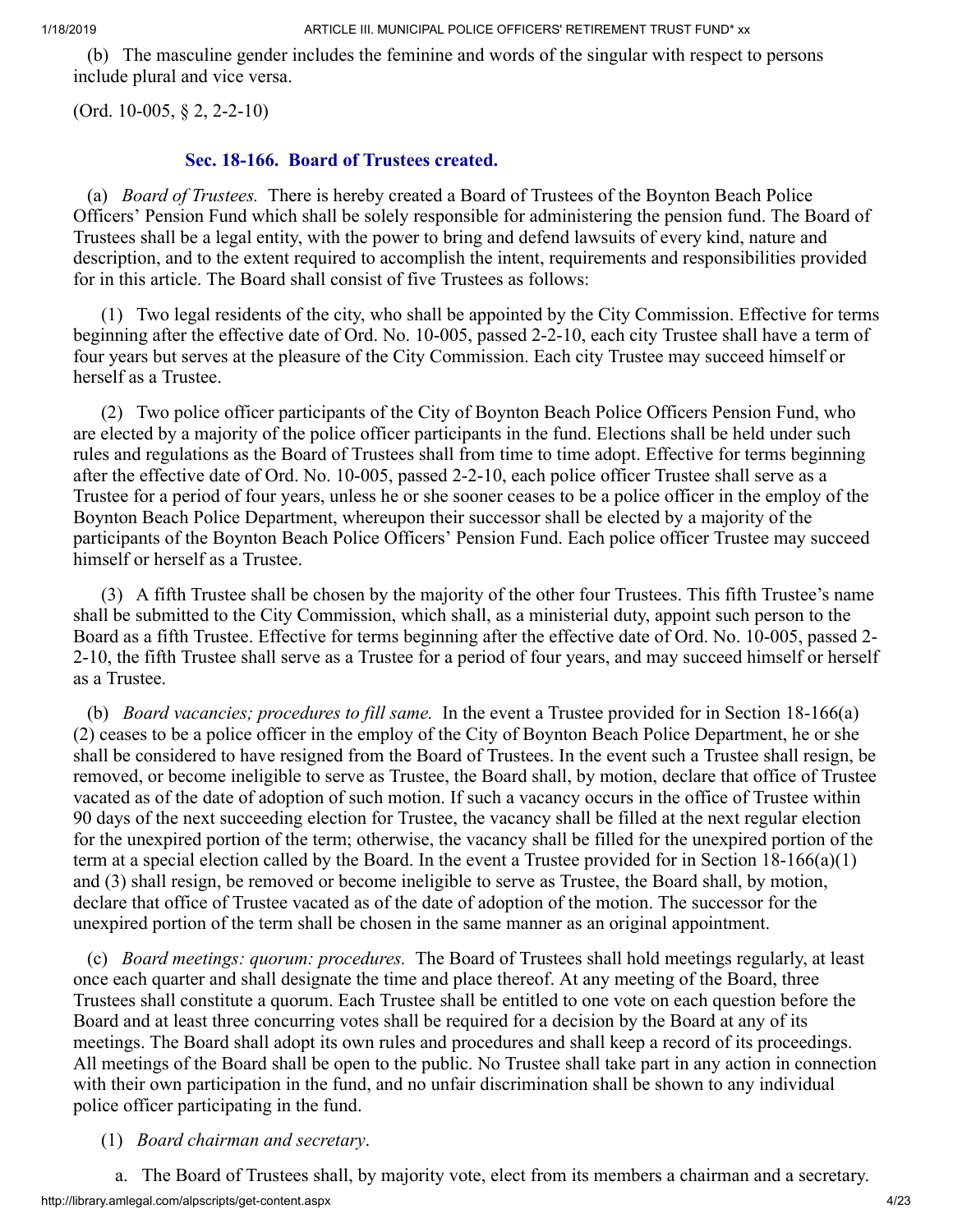b. The secretary of the Board shall keep:

1. A complete minute book of the actions, proceedings or hearings of the Board;

 2. A record of all persons receiving retirement payments under the plan which includes the time when the pension is allowed and when the pension shall cease to be paid; and

 3. A list of all police officers employed by the municipality which includes the name, address and dates of hire and termination.

 (d) *Compensation*. The Trustees of the Boynton Beach Police Officers' Pension Fund shall not receive any compensation for their services as such, but may receive expenses and per diem when performing official duties in administering the fund.

(Ord. 10-005, § 2, 2-2-10)

### **Sec. 18-167. Powers of the Board of Trustees.**

(a) The Board of Trustees:

 (1) May invest and reinvest the assets of the Boynton Beach Police Officers' Pension Fund in annuity and life insurance contracts of life insurance companies in amounts sufficient to provide, in whole or in part, the benefits to which all the participants in the Pension Fund shall be entitled under the provisions of this article, and pay the initial and subsequent premiums thereon from the integral part of the fund. If current state contributions are adequate to fund minimum requirements of F.S. Chapter 185, additional state funds may be used to provide benefits that exceed requirements of F.S. Chapter 185.

 (2) Shall have the power and authority to invest and reinvest the monies of the fund, and to hold, purchase, sell, assign, transfer and dispose of any securities and investments held in the fund, including the power and authority to employ counseling or investment management services. The aim of the investment policies shall be to preserve the integrity and security of fund principal, to maintain a balanced investment portfolio, to maintain and enhance the value of the fund principal, and to secure the maximum total return on investments that is consonant with safety of principal; provided that such investments and reinvestments shall be limited only by the investments permitted by the investment policy guidelines adopted by the Board in accordance with Florida law, notwithstanding the provisions of Section 18-221 of the code. Further, notwithstanding the foregoing, investments in foreign investments are limited in accordance with F.S. Section 185.06(1)(b)4. The Board must discharge these duties with respect to the plan solely in the interest of the participants and beneficiaries and: (i) for the exclusive purpose of providing benefits to participants and their beneficiaries and defraying reasonable expenses of administering the plan; (ii) with the care, skill, prudence and diligence under the circumstances then prevailing, that a prudent person, acting in a like capacity and familiar with such matters, would use in the conduct of an enterprise of a like character and with like aims; and (iii) by diversifying the investments of the plan so as to minimize the risk of large losses, unless under the circumstances it is clearly prudent not to do so.

 (3) May issue drafts upon the Boynton Beach Police Officers Pension Fund pursuant to this article and rules and regulations prescribed by the Board of Trustees. All such drafts shall be consecutively numbered and shall be signed by the chairman and secretary of the Board or their designee and shall state upon their faces the purpose for which the drafts are drawn. The City Treasurer shall retain such drafts when paid, as permanent vouchers for disbursements made, and no money shall be otherwise drawn from the fund.

 (4) May convert into cash any securities of the Fund as it may deem advisable, having regard for the cash requirements of the fund.

(5) Shall keep a complete record of all receipts and disbursements, and of its acts and proceedings.

 (6) May cause any investment in securities held by it to be registered in or transferred into its name as Trustee, or into the name of such nominee as it may direct, but the books and records shall at all times show that all investments are part of the fund.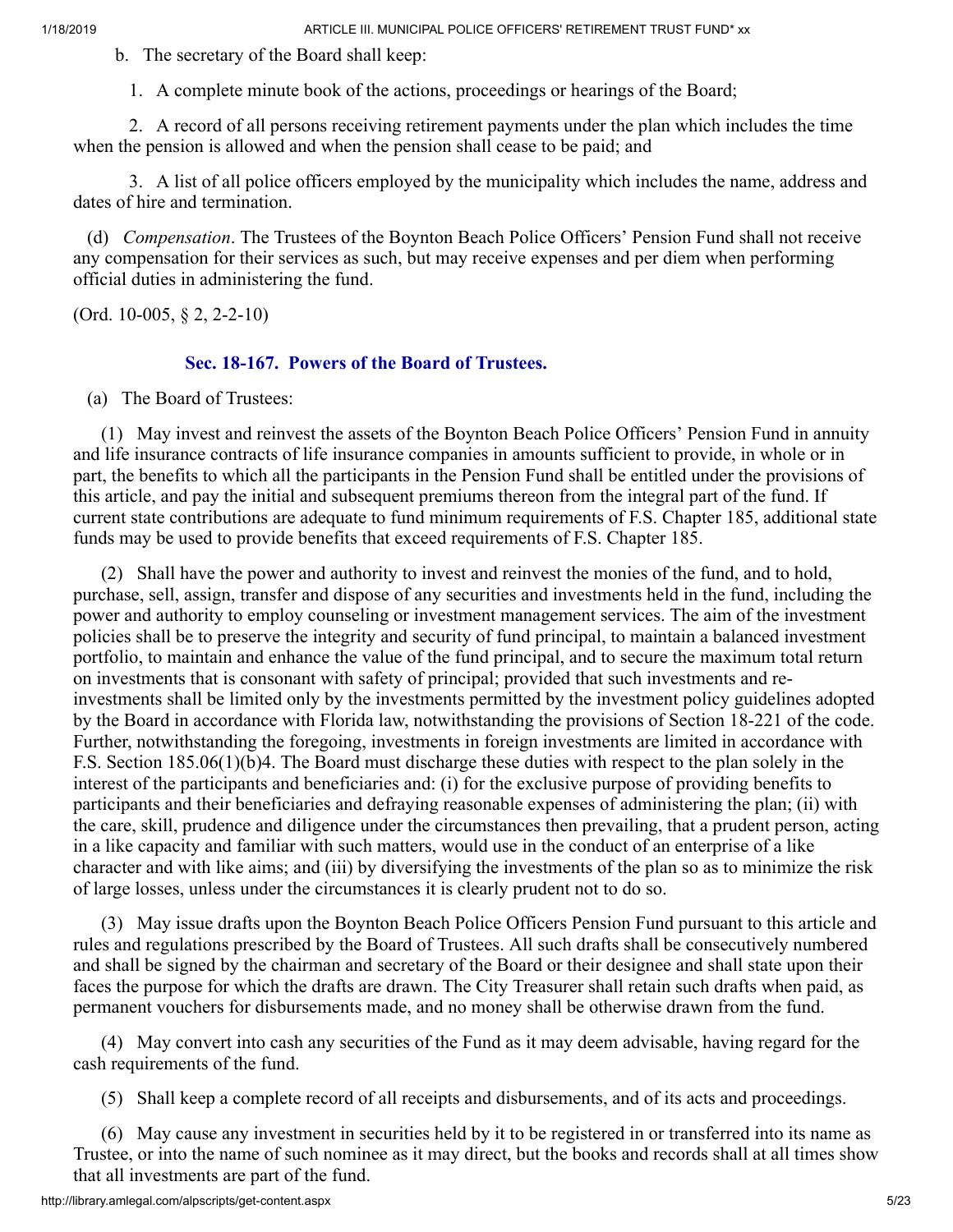(b) The sole and exclusive administration of, and the responsibilities for, the proper operation of the retirement fund and for making effective the provisions of this chapter are vested in the Board of Trustees.

 (c) The Board of Trustees shall retain a professionally qualified independent consultant who shall evaluate the performance of any existing professional money manager and shall make recommendations to the Board of Trustees regarding the selection of money managers, if necessary. The term "professionally qualified independent consultant" shall have the meaning as set forth in F.S. Section  $185.06(5)(b)$ .

 (d) The Board of Trustees may employ such independent professional, technical or other advisers as may be needed to fulfill the Board's responsibilities under this Pension Plan. These professionals include but are not limited to: legal counsel, actuary and certified public accountants. If the Board chooses to use the city's legal counsel, actuary or other professional, technical or other advisers, it must do so only under terms and conditions acceptable to the Board.

 (e) Notwithstanding anything else in this subsection and as provided in F.S. Section 215.473, the Board of Trustees must identify and publicly report any direct or indirect holdings it may have in any scrutinized company, as defined in that section. Beginning January 1, 2010, the Board must proceed to sell, redeem, divest, or withdraw all publicly traded securities it may have directly in that company. The divestiture of any such security must be completed by September 10, 2010. The Board and its named officers of investment advisors may not be deemed to have breached their fiduciary duty in any action taken to dispose of any such security, and the Board shall have satisfactorily discharged the fiduciary duties of loyalty, prudence, and sole and exclusive benefit to the participants of the pension fund and their beneficiaries if the actions it takes are consistent with the duties imposed by F.S. Section 215.473, as provided for in F.S. Section 185.06(7) and the manner of disposition, if any, is reasonable as to the means chosen. For purposes of determining which companies are scrutinized companies, the Board may utilize the list of scrutinized companies as developed by the Florida State Board of Administration. No person may bring any civil, criminal, or administrative action against the Board of Trustees or any employee, officer, director, or advisor of such pension fund based upon the divestiture of any security pursuant to this subsection.

(Ord. 10-005, § 2, 2-2-10)

### **Sec. 18-168. Membership.**

 All police officers who are participants in the fund as of the effective date of this article shall be members of this retirement system. Each police officer shall be included in this plan on the date of hire.

(Ord. No. 10-005, § 2, 2-2-10)

### **Sec. 18-169. Requirements for retirement- benefit amounts.**

(a) *Normal retirement.*

 (1) *Normal retirement date.* The normal retirement date of each police officer will be the first day of the month coinciding with, or next following, the date on which he or she has attained and completed 20 years of service, or the first day of the month coinciding with, or next following, the date on which the police officer has attained age 55 and completed ten years of service or age 50 and completed 15 years of service. In the case of a retirement with 20 years of service, effective January 1, 2017, normal retirement age is the age a police officer has attained when retired at 20 years of service.

 (2) *Normal retirement benefit.* The normal retirement benefit payable to a police officer who retires on or after the normal retirement date shall be an amount equal to the number of years of his or her credited service multiplied by 3.5% of his or her average final compensation. Effective [insert effective date], for all police officers hired on or after October 1, 2015, the 3.5% multiplier provided for in the paragraph shall be 3.0%.

http://library.amlegal.com/alpscripts/get-content.aspx 6/23 (3) *Form of benefit.* A retired police officer's retirement benefit normally shall be payable in the form of a monthly life annuity with 120 monthly payments guaranteed. This form of annuity provides for a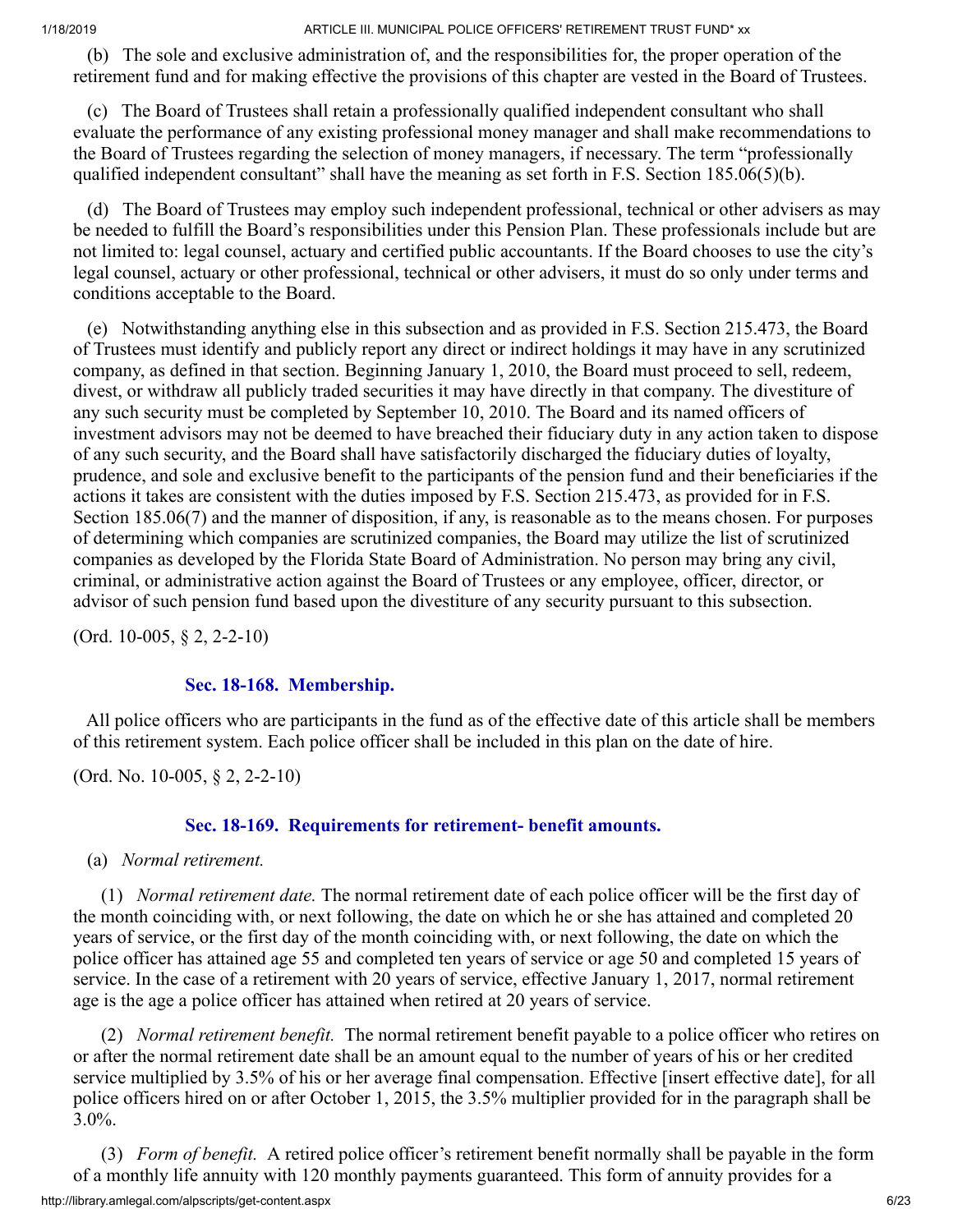retirement benefit payable monthly to the retired employee during their lifetimes with a guarantee that not less than 120 monthly retirement benefits shall be paid, even if the retired employee dies prior to the receipt of 120 payments.

### (b) *Early retirement.*

 (1) *Early retirement date*. An employee who has attained age 50 and completed at least ten years of credited service may elect to terminate employment and retire on an early retirement datewhich may be the first day of any month after ten years of service and attainment of age 50.

 (2) *Early retirement benefit.* The monthly amount of early retirement benefits payable to a police officer who retires on the early retirement date shall be determined in accordance with Section 18-169(a) based on credited service to the early retirement date subject to an actuarial reduction of 1.5% per year of service to take into account the police officer's younger age and the earlier commencement of retirement benefits. The early retirement benefit shall be paid in accordance with Section 18-169(a).

### (c) *Disability retirement.*

# (1) *Service incurred.*

 a. Any member who receives a medically substantiated service connected injury, disease or disability which injury, disease or disability totally and permanently disabled him or her to the extent that in the opinion of the Board of Trustees, he or she is wholly prevented from rendering useful and efficient service as a police officer shall receive a monthly benefit equal to 66 2/3% of his or her basic rate of earnings in effect on the date of disability.

 1. Such benefit shall be payable on the first day of each month, commencing on the first day of the month following the latter to occur of the date on which the disability has existed for three months and the date the Board of Trustees approved the payment of such retirement income. A disability retiree may select from the optional forms of benefits available to service retirees in accordance with Section 18-170.

 2. In the event of recovery prior to the otherwise normal retirement date, credit for service during the period of disability shall be granted for purposes of subsequent retirement benefits. Subsequent retirement benefits will be actuarially reduced to account for the benefits that were paid during the period of disability.

 3. The amount of the disability benefit payment from the fund shall be reduced by any amounts paid from worker's compensation and the federal social security system. The reduction for social security benefits shall be in the amount of the primary insurance amount (PIA) only, and future increases, if any, in the disabled member's social security disability benefits shall not serve to reduce any further the disability benefit from the fund. The reduction for social security shall terminate upon the attainment of age 65. The pension benefit may only be reduced to the extent that the total of the benefits from this fund, workers' compensation and social security benefits exceed 100% of the disabled member's basic rate of earnings on the date of disability. However, in all cases the benefit will be at least 42% of average final compensation.

 b. Terminated persons, either vested or non- vested, are not eligible for disability benefits, except that those terminated by the city for medical reasons may apply for a disability within 30 days after termination.

 c. Any condition or impairment of health of a member caused by tuberculosis; hypertension, heart disease, hardening of the arteries, hepatitis, or meningococcal meningitis resulting in total or partial disability or death, shall be presumed to be accidental and suffered in the line of duty unless the contrary be shown by competent evidence. Any condition or impairment of health caused directly or proximately by exposure, which exposure occurred in the active performance of duty at some definite time or place without willful negligence on the part of the member, resulting in total or partial disability, shall be presumed to be accidental and suffered in the line of duty, provided that such member shall have successfully passed a physical examination upon entering such service, which physical examination including electrocardiogram failed to reveal any evidence of such condition.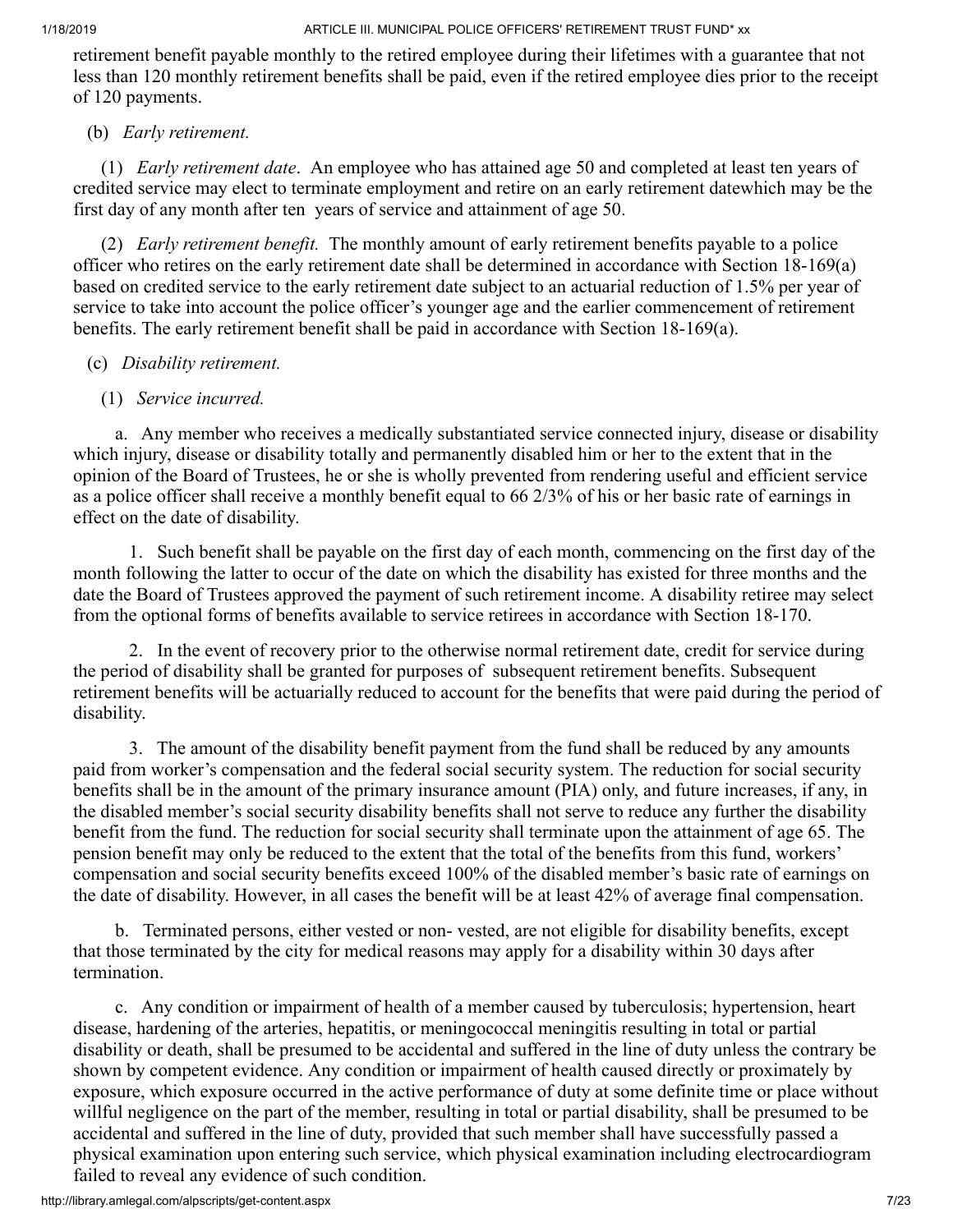In order to be entitled to presumption in the case of hepatitis, meningococcal meningitis, or tuberculosis, the member must meet the requirements of F.S. Section 112.181. The final decision whether a member meets the requirements for duty disability pension rests with the board and shall be based on substantial competent evidence on the record as a whole.

 (2) *Nonservice incurred.* Effective October 1, 2000, any member with ten years of continuous service who receives a nonservice incurred injury, illness, disease or disability, and which illness, injury, disease or disability totally and permanently disables him or her to the extent that, in the opinion of the Board of Trustees, he or she is wholly prevented from rendering useful and efficient service as a police officer, shall receive from the fund in equal monthly installments an amount equal to 3.5% of his or her average final compensation for each year of continuous service until death or recovery from disability whichever shall first occur, provided, however, the maximum benefit to which a member may become entitled under this paragraph shall not exceed 60% of his or her average final compensation during said period, but in all cases the benefit will be at least 25% of average final compensation during said period. Such benefit shall be payable on the first day of each month, commencing on the first day of the month following the latter to occur of the date on which the disability has existed for three months and the date the Board of Trustees approved the payment of such retirement income. Effective [insert effective date], for all police officers hired on or after October 1, 2015, the 3.5% multiplier provided for in this paragraph shall be 3.0%. Terminated persons, either vested or non-vested, are not eligible for disability benefits, except that those terminated by the city for medical reasons may apply for a disability within 30 days after termination.

 (3) *Medical Board.* Whenever it becomes necessary for the Board to avail itself of the services of physicians in the case of an application for disability retirement, the Board shall designate a Medical Board to be composed of competent medical authorities and/or specialists, as needed. The Medical Board shall arrange for and pass upon the medical examinations required under the provisions of this section, shall investigate all essential statements or certificates made by or on behalf of a member in connection with an application for disability retirement and shall report in writing to the Board its conclusions and recommendations upon all matters referred to it. The payment for such services shall be determined by the Board.

 (4) *Return to active duty from disability retirement.* In the event a member who has been retired on a pension on account of permanent and total incapacity regains his or her health and is found by the Medical Board designated by the Board to be in such physical and mental condition as to meet the requirements of the personnel department for service as a police officer of the city, the Board shall order his or her pension discontinued, and he or she shall be ordered to resume active duty in the city at the same rate of compensation currently in effect for his or her pay grade. The Board shall review periodically, in its discretion, the condition of any member receiving a pension for disability and if there is substantial evidence that the retired member is capable of performing service acceptable to the city as a police officer, he or she shall be ordered to resume active duty and his or her pension shall be discontinued.

 (5) *Disability exclusions.* No member shall be granted a disability pension upon a showing to the satisfaction of the Board:

a. That the disability resulted from an intentionally self-inflicted wound, injury or ailment, or

 b. That the disability resulted from excessive and habitual use of narcotics, drugs, or intoxicants (alcoholic beverages);

 c. That the disability resulted from an injury or disease sustained by the police officer while willfully and illegally participating in fights, riots, civil insurrections or while committing a crime;

 d. That the disability resulted from an injury or disease sustained by the police officer while serving in any armed forces. This exclusion does not affect members who have become disabled as a result of intervening military service under the federal Heroes Earnings Assistance and Relief Tax Act of 2008 (H.R. 6081; P.L. 100-245);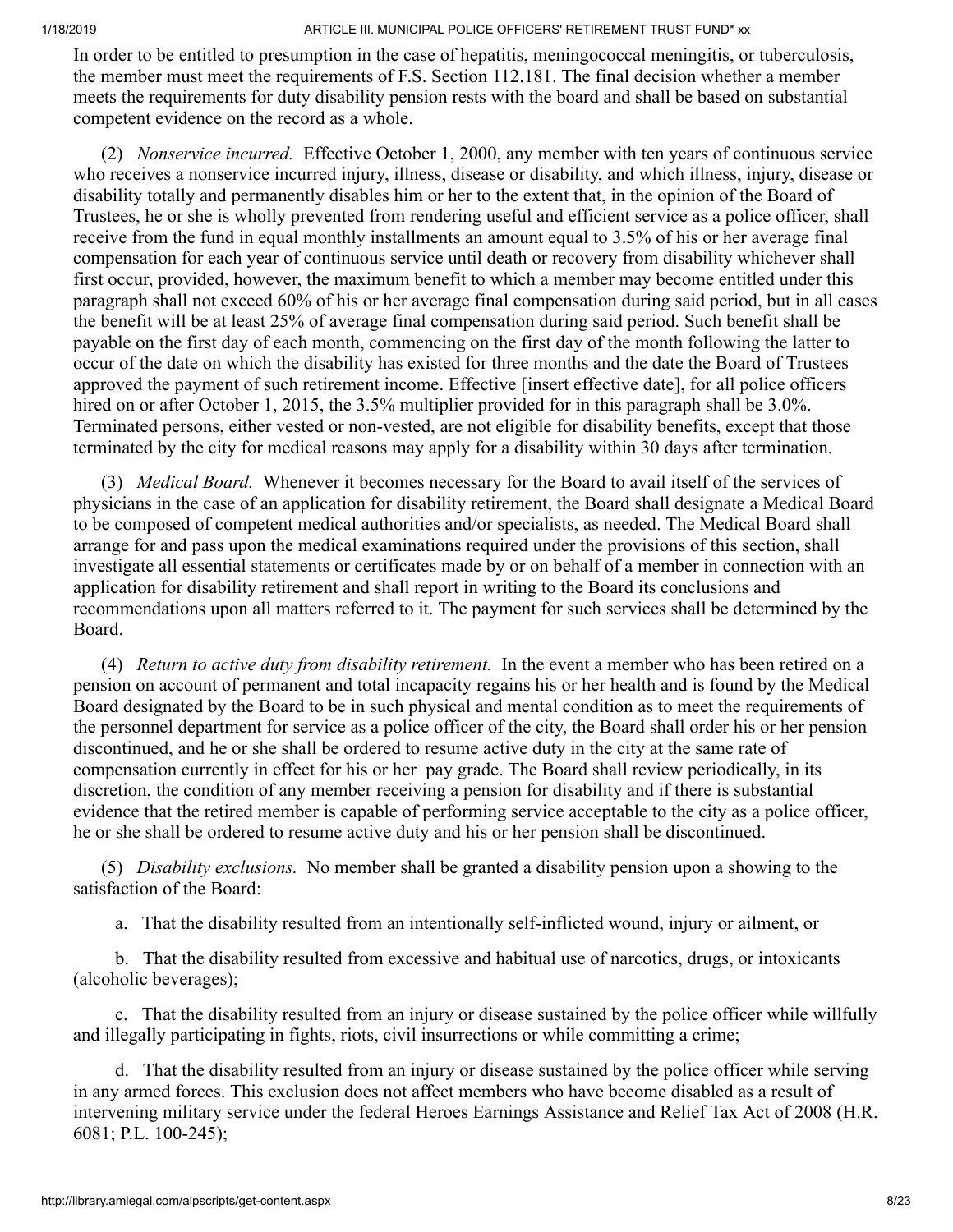e. That the disability resulted from an injury or disease sustained by the police officer after employment has been terminated; or

 f. That, in the case of a duty disability only, the disability resulted from an injury or disease sustained by the police officer while working for anyone other than the city and arising out of such other employment.

 (6) *Further disability provisions.* Each member applying for a service incurred disability benefit from this fund shall be required to apply for disability benefits under social security, and, if applicable, workers' compensation. Furthermore, each person granted a service incurred disability shall be required to submit to the Board, no later than March 1 of each year, a statement showing the monthly amount of social security (PIA only) and workers' compensation benefits received by him or her as of March 1. Willful refusal by such persons to comply with these regulations shall be grounds for the termination of or nonapproval of disability benefits from this system. However, the Board shall exercise its discretion in each case.

#### (d) *Death benefit.*

 (1) If any member shall die prior to retirement or other termination of employment with the city and that death is found by the Board of Trustees to have occurred in the line of duty regardless of the years of service, a death benefit shall be payable to the deceased member's spouse. The benefit shall equal 3.5% of average final compensation for each year of continuous service; provided, however, the benefit will be at least 30% of average final compensation. It shall be payable in equal monthly installments commencing the first day of the month following the date of death and ceasing upon the death of the spouse. If there is no spouse, the deceased member's accrued benefit shall be payable to the designated beneficiary on file with the Board of Trustees, payable as the contingent annuitant 100% survivor benefit. If there is no spouse or designated beneficiaries, the benefit, if any, will be paid to the deceased participant's estate. Effective September 3, 2015, for all police officers hired on or after October 1, 2015, the 3.5% multiplier provided for in this paragraph shall be 3.0%.

 (2) If any member with at least ten years of continuous service shall die prior to retirement or other termination of employment with the city, a death benefit shall be payable to the deceased member's spouse. The benefit shall equal 3.5% of average final compensation for each year of continuous service. It shall be payable in equal monthly installments commencing the first day of the month following the date of death and ceasing upon the death or remarriage of the spouse. If there is no spouse, the deceased member's accrued benefit shall be payable to the designated beneficiary on file with the Board of Trustees, payable as the contingent annuitant 100% survivor benefit. If there is no spouse or designated beneficiaries, the benefit, if any, will be paid to the deceased participant's estate. Effective September 3, 2015, for all police officers hired on or after October 1, 2015, the 3.5% multiplier provided for in this paragraph shall be 3.0%.

 (3) If a member dies before being eligible to retire, the heirs, legatees, beneficiaries or personal representatives of such deceased member shall be entitled to a refund of 100% of the contributions made by the member to the fund, without interest.

### (e) *Separation from service.*

 (1) The vesting period for members hired on or after October 1, 2016, is ten years. The vesting period for members who were hired before October 1, 2016, and terminated after October 1, 2020, is five years of service. If a member leaves the service of the city before vesting, such member shall be entitled to a refund of all of his or her contributions made to the fund, without interest.

 (2) *Benefit commencement date for ten-year vesting.* If any member who had been in the service of the city for at least ten years elects to leave his or her accrued contributions in the fund, such police officer upon attaining age 50 years or more (without reaching what would have been 20 years of service had he or she not terminated his or her employment) may receive an early retirement benefit at the actuarial equivalent of the amount of such retirement income otherwise payable to him or her at early retirement or upon attaining what would have been normal retirement had he or she not terminated his employment, such police officer may receive his or her accrued normal retirement benefit.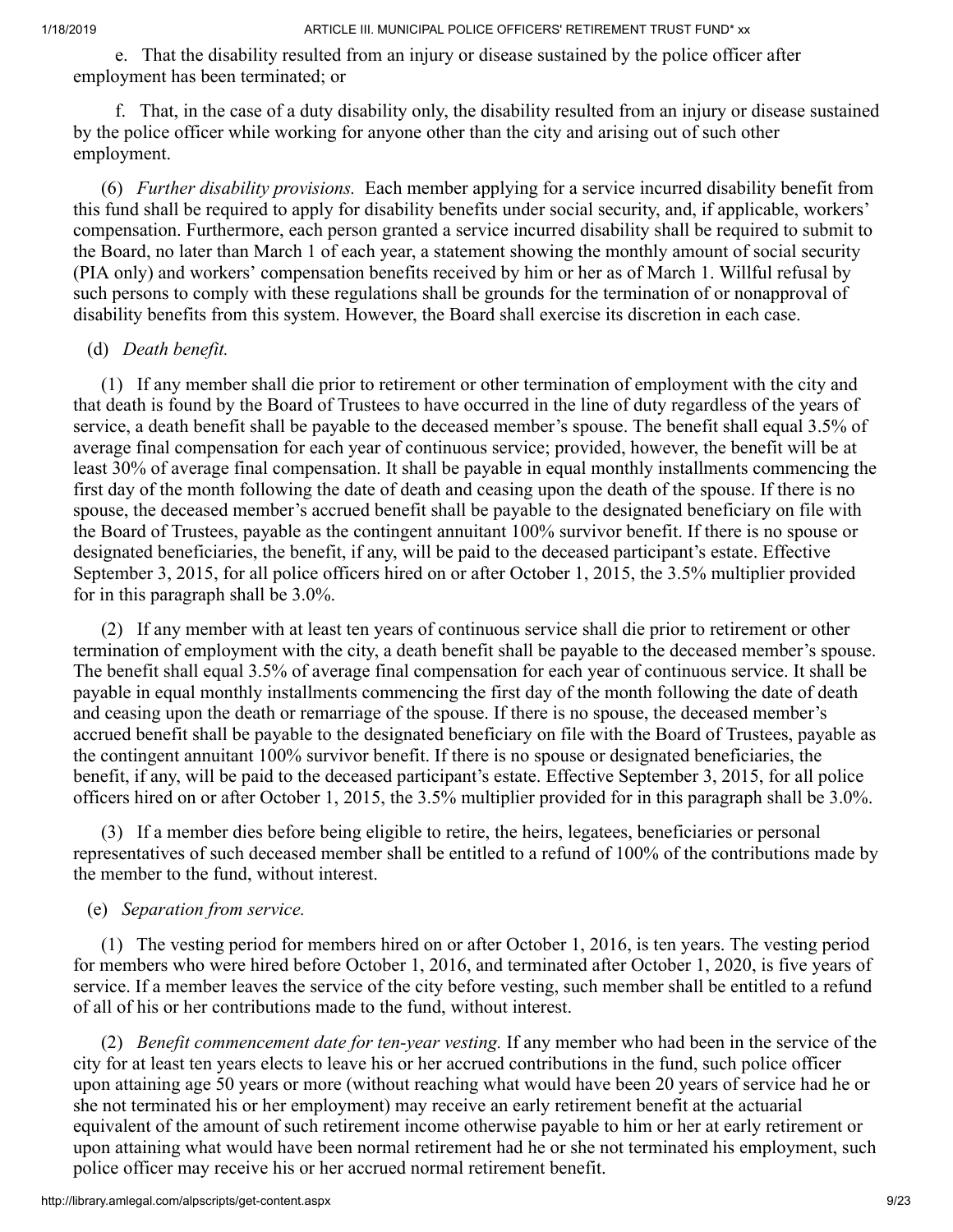(3) *Benefit commencement date for five-year vesting.* If any member who had been in the service of the city for at least five years elects to leave his or her accrued contributions in the fund, the police officer upon attaining age 55 with ten or more years of service (had he or she not terminated employment) or reaching what would have been 20 years of service (had he or she not terminated his or her employment), may receive the accrued normal retirement benefit. The member may receive the benefits payable in the normal form or any option available under Section 18-170.

### (f) *Monthly supplemental benefits.*

 (1) Effective October 1, 2006, any eligible retiree, including DROP participants, or beneficiary receiving pension benefits is entitled to a monthly supplemental pension benefit. The benefit pool will be funded by 100% of the annual earnings and 10% of the principal created by the contributions set forth in subparagraph b. below.

 a. Such benefit will be funded by a 1% contribution from the members and a 1% contribution from the 185 monies. The member and the 185 contributions shall be effective October 1, 2001. Employees will contribute to this benefit through 20 years of service.

 b. The distribution provided for in this paragraph shall be divided among eligible retirees on a prorata basis in shares. The shares shall be determined based upon the sum of an eligible retiree's years and partial years of credited service (maximum credit is 20 years) plus the eligible retiree's years and partial retirement years as of September 30 of the current year (maximum credit of 20 years). The share value shall be determined by totaling all of the shares of eligible retirees divided into the current years' total distribution amount. An individual eligible retiree's distribution shall be equal to the number of the eligible retiree's shares multiplied by the share value.

 c. This benefit shall be payable annually in a lump sum as of October 1, of each year, beginning December 1, 2006. The benefit shall be payable to the eligible retiree, including DROP participants, or any beneficiary eligible to receive benefits as a result of the death of a retiree. The benefit shall cease upon the death of the eligible retiree or beneficiary, whichever is the last surviving pension recipient.

 (2) Beginning October 1, 2003, 100% of the money received pursuant to F.S. Chapter 185 ("185 money") each calendar year in excess of the base amount of \$465,087, plus 1% of payroll annually to fund the benefit as provided in paragraph (1), plus any 185 money held in reserve, shall be distributed to all current eligible retirees, including DROP participants, or beneficiaries receiving benefits. These supplemental benefit payments will be distributed according to the formula set for in subparagraph a. This distribution is in addition to the benefit provided for in paragraph (1) which shall begin October 1, 2006.

 a. The distribution provided for in this subparagraph shall be divided among eligible retirees on a pro-rata basis in shares. The shares shall be determined based upon the sum of an eligible retiree's years and partial years of credited service (maximum credit is 20 years) plus the eligible retiree's years and partial retirement years as of September 30 of the current year (maximum credit of 20 years). The share value shall be determined by totaling all of the shares of eligible retirees divided into the current years' total distribution amount. An individual eligible retiree's distribution shall be equal to the number of the eligible retiree's shares multiplied by the share value.

 b. Allocations for surviving spouses and surviving dependent children shall be based upon the formula in this subparagraph, adjusted by the percentage of the optional form of benefit selected.

 c. This benefit shall be payable annually in a lump sum as of June 1 of each year, beginning June 1, 2004. The benefit shall be payable to the eligible retiree, including DROP participants, or any beneficiary eligible to receive benefits as a result of the death of a retiree. The benefit shall cease upon the death of the eligible retiree or beneficiary, whichever is the last surviving pension recipient.

### (3) *Definitions*.

http://library.amlegal.com/alpscripts/get-content.aspx 10/23 a. For purposes of this section only, "credited service" means the number of years and partial years of service originally used by the pension plan to determine pension benefits. For eligible retirees who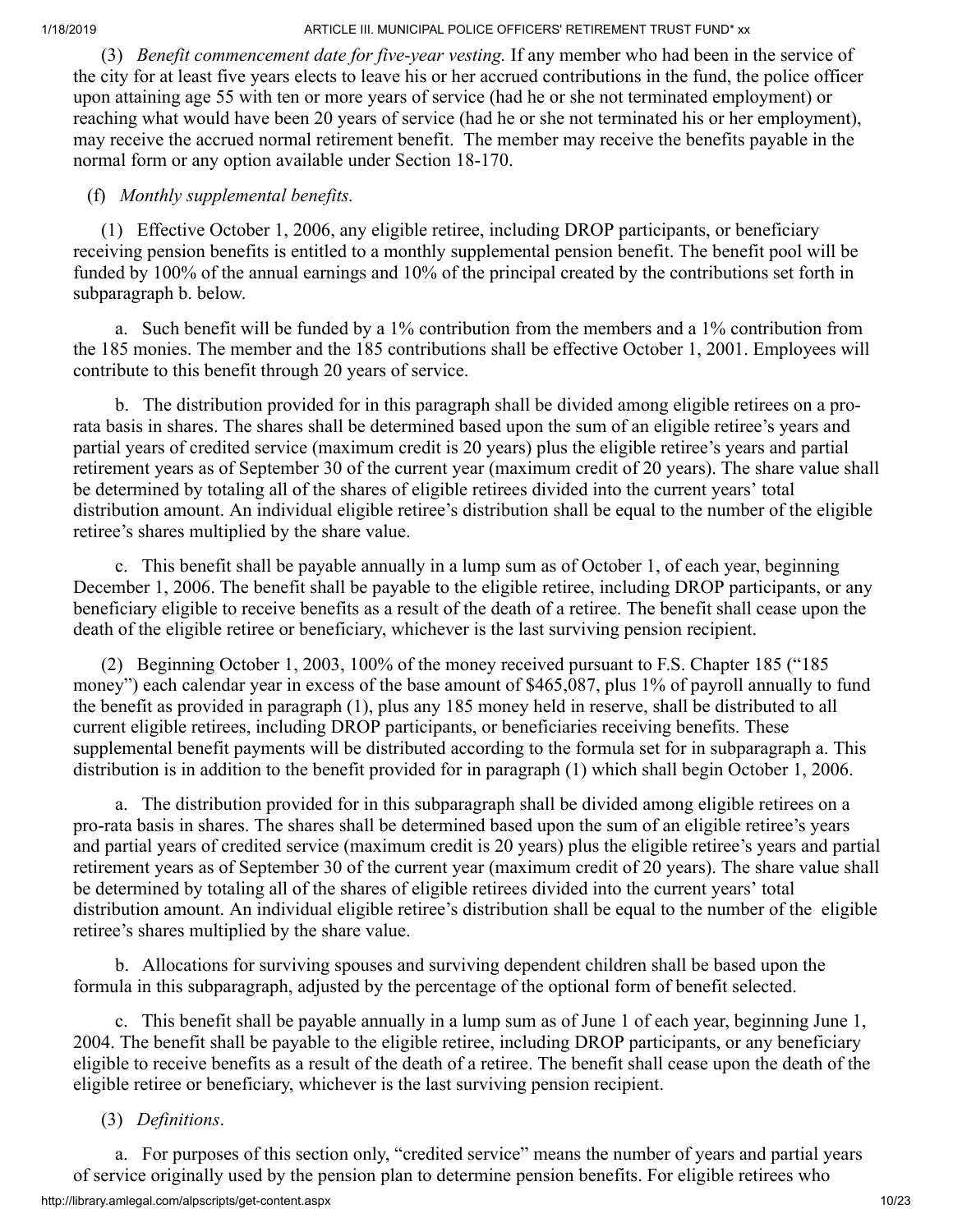retired on a duty disability retirement, 20 years of service is credited for this part of the monthly supplemental benefit calculation at the time that the disability benefit begins. Non-duty disability retirees shall be credited with actual years of credited service.

 b. For purposes of this section only, "retirement years" means the number of years and partial years that a retiree has received a pension benefit to include the number of years and partial years as a DROP participant. For eligible retirees who retired on a duty disability retirement, no retirement years will be accumulated for this part of the monthly supplemental benefit calculation until after the member would have attained 20 years of credited service, had he not retired on a duty disability retirement. Non-duty disability retirees shall be credited with actual years in receipt of a pension benefit.

 c. For purposes of this section only, "eligible retirees" means current retirees who were retired as of September 30 of each year, including DROP participants, or beneficiaries receiving benefits.

(Ord. No. 10-005, § 2, 2-2-10; Ord. No. 15-014, § 2, 6-2-15; Ord. No. 15-022, § 2, 9-3-15; Ord. No. 18- 006, §§ 3-5, 5-15-18)

# **Sec. 18-170. Optional forms of benefits.**

 (a) Each member entitled to a normal, early or disability retirement benefit shall have the right at any time prior to the date on which the benefit begins to elect to have the benefit payable under any of the options hereinafter set forth in lieu of the amount and form of benefits provided above, and to revoke any such elections and make a new election at any time prior to the actual commencement of payment.

 (b) The value of optional benefits shall be the actuarial equivalent of the value of benefits otherwise payable. The member shall make an election by written request to the Board, such request being retained in the Board's files. The options available to the members of the fund are as follows:

(1) *Life annuity*. The member may elect to receive a benefit payable for the member's life only.

 (2) *Contingent annuitant (joint and survivor option)*. The member may elect to receive a benefit during the joint lifetime of the member and a joint pensioner designated by the police officer, and following the death of either of them, 100%, 75%, 662/3% or 50% of such monthly benefit payable to the survivor for the lifetime of the survivor.

 (3) *Survivor annuity*. The member may elect to receive a benefit during the member's lifetime and then following the death of the member, a reduced amount to a beneficiary. At the time of retirement, the member may choose a survivor benefit of 100%, 75%, 662/3% or 50% of the member's monthly benefit. This amount will be payable to the beneficiary of the lifetime of the beneficiary.

 (c) The member upon electing any option of this section will designate the joint pensioner or beneficiary (or beneficiaries) to receive the benefit, if any, payable under the plan in the event of the member's death, and will have the power to change such designation from time to time but any such change shall be deemed a new election and will be subject to approval by the Pension Board. Such designation will name a joint pensioner or one or more primary beneficiaries where applicable. If a member has elected an option with a joint pensioner or beneficiary and his or her retirement income benefits have commenced, he or she may thereafter change the designated joint pensioner or beneficiary up to twice in accordance with F.S. Section 185.341 without the approval of the Board of Trustees or the current joint annuitant or beneficiary. The retiree is not required to provide proof of the good health of the joint annuitant or beneficiary being removed, and the joint annuitant or beneficiary being removed need not be living. Any retired member who desires to change his or her joint annuitant or beneficiary shall file with the Board of Trustees a notarized notice of such change. Upon receipt of a completed change of joint annuitant form or such other notice, the Board of Trustees shall adjust the member's monthly benefit by the application of actuarial tables and calculations developed to ensure that the benefit paid is the actuarial equivalent of the present value of the member's current benefit and there is no impact to the Plan. The member shall also be responsible for the cost of the recalculation of the benefit by the actuary. The consent of a member's joint pensioner or beneficiary to any such change shall not be required. Any subsequent requests for changes in beneficiary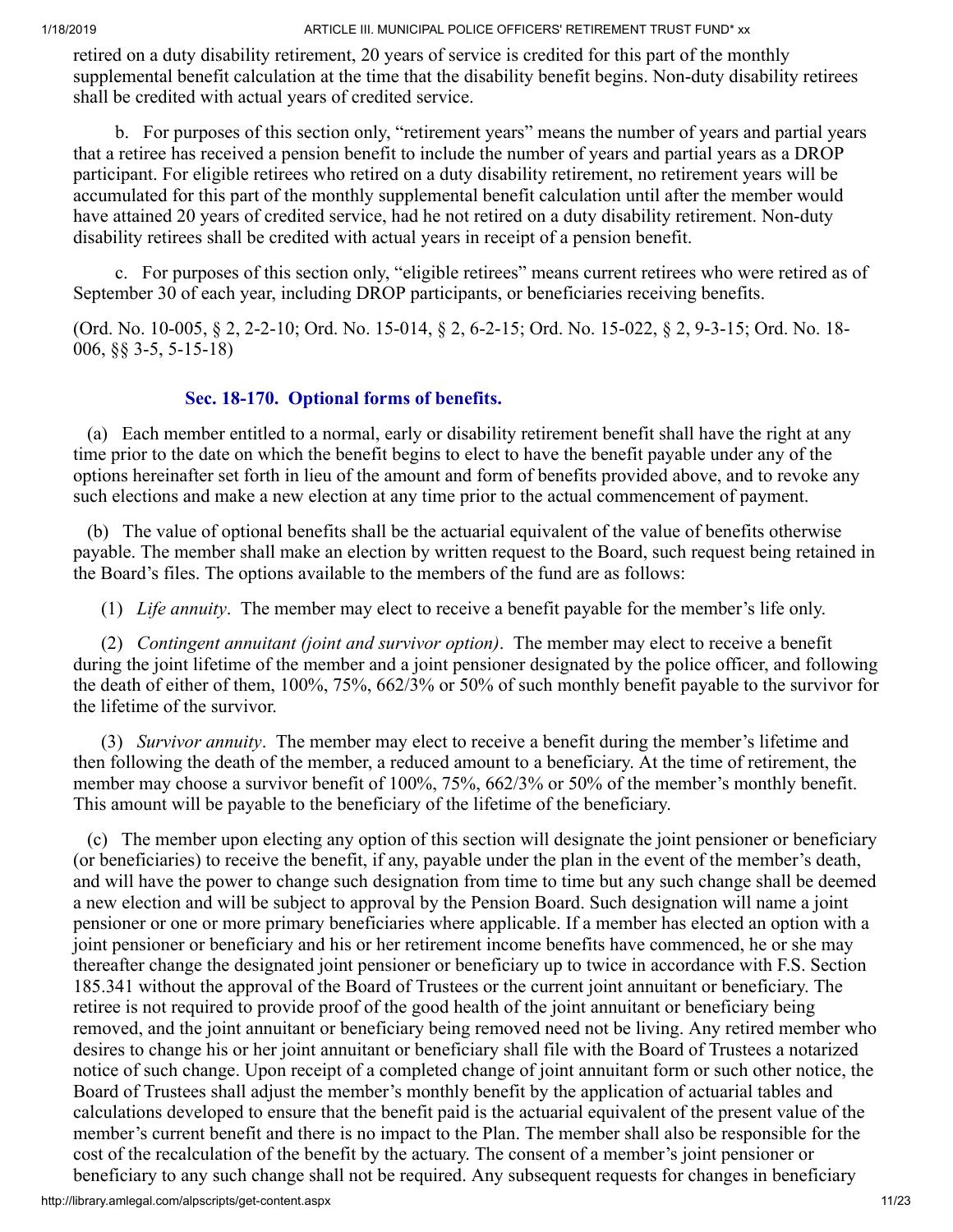will require Board of Trustees' approval and the joint pensioner being removed must be alive when the request for changes is made. The Board of Trustees may request such evidence of the good health of the joint pensioner that is being removed as it may require. In the event that no designated beneficiary survives the member, such benefits as are payable in the event of the death of the member subsequent to his or her retirement shall be paid as provided in Section 18-171.

 (d) Retirement income payments shall be made under the option elected in accordance with the provisions of this section and shall be subject to the following limitations:

 (1) If a member dies prior to his or her normal retirement date or early retirement date, no benefit will be payable under the option to any person, but the benefits, if any, will be determined under Section 18- 169(d).

 (2) If the designated beneficiary (or beneficiaries) or joint pensioner dies before the member's retirement under the plan, the option elected will be canceled automatically and a retirement income of the normal form and amount will be payable to the member upon his or her retirement as if the election had not been made, unless a new election is made in accordance with the provisions of this section or a new beneficiary is designated by the member prior to his or her retirement.

 (3) If both the member and the designated beneficiary (or beneficiaries) die before the full payment has been effected under any option providing for payments for a period certain and life thereafter, the Board of Trustees may, in its discretion, direct that the commuted value of the remaining payments be paid in a lump sum.

 (4) If a member continues beyond his or her normal retirement date and dies prior to actual retirement and while an option made pursuant to the provisions of this section is in effect, monthly retirement income payments will be made, or a retirement benefit will be paid, under the option to a beneficiary (or beneficiaries) designated by the member in the amount or amounts computed as if the police officer had retired under the option on the date on which death occurred.

 (5) A member may not make any change in retirement option after the date of cashing or depositing the first retirement check.

(Ord. No. 10-005, § 2, 2-2-10)

# **Sec. 18-171. Beneficiaries.**

 (a) Each member may, on a form provided for that purpose which was signed and filed with the Board of Trustees, designate a beneficiary (or beneficiaries) to receive the benefit, if any, which may be payable in the event of death; and each designation may be revoked by such member by signing and filing with the Board of Trustees a new designation of beneficiary form.

 (b) If a deceased member officer failed to name a beneficiary in the manner prescribed above in subsection (a) of this section, or if the beneficiary (or beneficiaries) named by the deceased member predeceases the member, the death benefit, if any, which may be payable under the plan with respect to such deceased police officer may be paid at the discretion of the Board of Trustees to the estate of the deceased member, provided that the Board of Trustees may direct that the commuted value of the remaining monthly income payments be paid in a lump sum. Any payment made to any person pursuant to this section shall operate as a complete discharge of all obligations under the plan with regard to such deceased member and shall not be subject to review by anyone, but shall be final, binding and conclusive on all persons ever interested hereunder.

(Ord. No. 10-005, § 2, 2-2-10)

# **Sec. 18-172. Buy back of service.**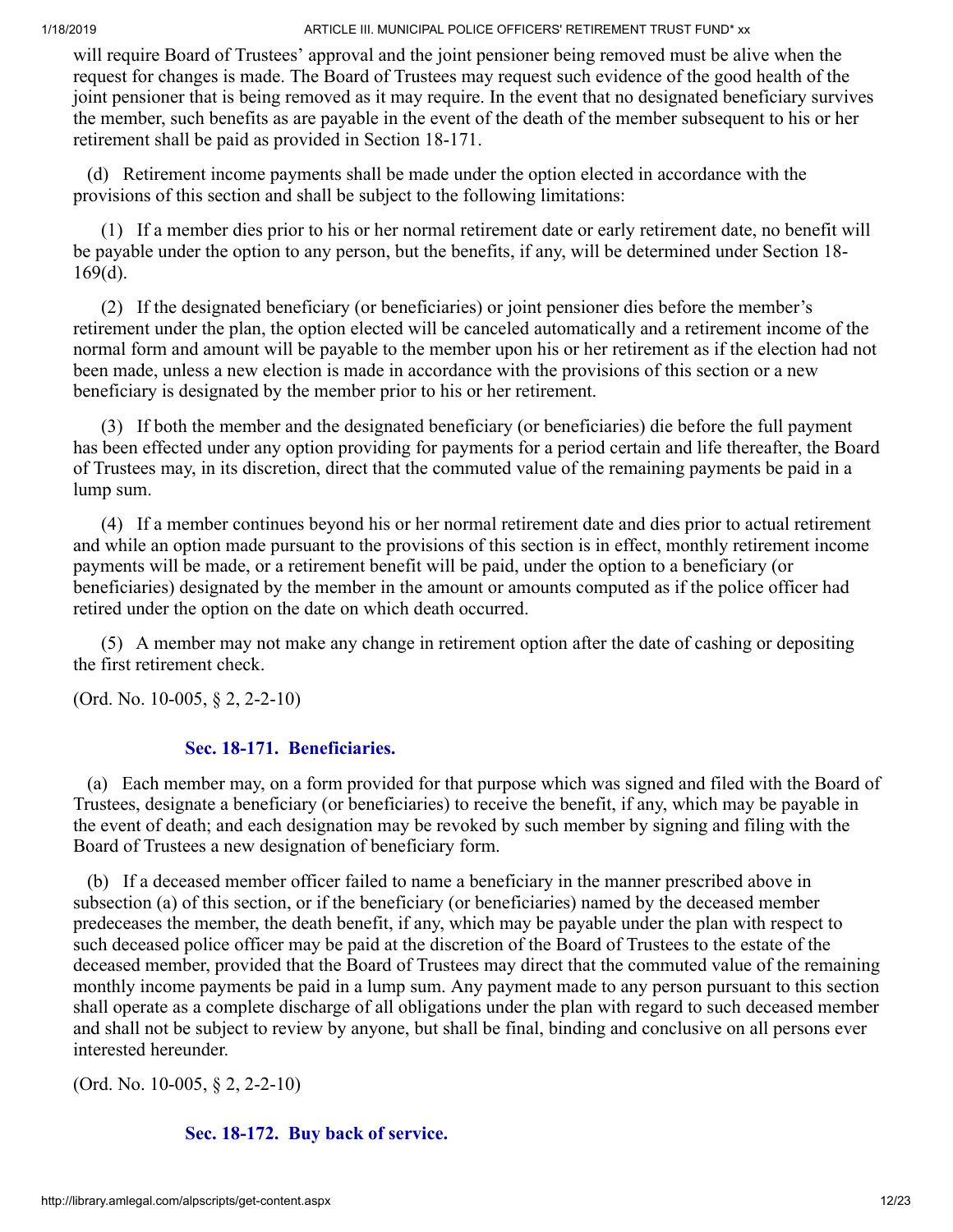(a) *Re-employment.* When any former police officer of the city is re-employed, he or she will become a member of the plan upon re-employment as a full time permanent police officer. When a former police officer of the city is re-employed and had withdrawn contributions previously made to the plan, he or she may reinstate the previous service provided the plan is paid the total amount previously withdrawn (consisting of accumulated member contributions plus any interest previously paid by the plan on those contributions) in a lump sum within six months of re-employment or, effective November 9, 2010, in installment payments over a period of up to 5 years and the installment payments must begin within 6 months of re-employment. The total amount is brought forward with interest for the total number of months from the date of withdrawal to the date of repayment, calculated to the nearest month. This calculated amount equals the amount to be repaid to the plan in a lump sum. If the member chooses to pay over time, interest will continue to accrue during the period of repayment. The interest to bring forward the total amount will be at the equivalent compound monthly rate derived from the earning rate assumed by the actuary in the most recent actuarial valuation submitted to the Division of Retirement pursuant to F.S. Chapter 112, Part VII. No credit shall be given for any service until all years of service which are to be repurchased, have been repurchased.

 (b) *Prior police officer service.* Unless otherwise prohibited by law, the years or fractional parts of years that a police officer previously served as a police officer for any other municipal, county, state or federal police department or service in the military shall be added to the years of credited service provided that:

 (1) The police officer contributes to the fund the sum that would have been contributed, based on the police officer's salary and the employee contribution rate in effect at the time that the credited service is requested, had the police officer been a member of this system for the years or fractional parts of years for which the credit is requested plus amount actuarially determined such that the crediting of service does not result in any cost to the fund plus payment of costs for all professional services rendered to the Board in connection with the purchase of years of credited service.

 (2) Payment by the police officer of the requirement amount may be made within six months of the request for credit and in one lump sum payment, or the police officer can buy back this time over a period equal to the length of time being purchased or five years, whichever is greater, at an interest rate which is equal to the fund's actuarial assumption. A police officer may request to purchase a maximum of five years of service. No credit shall be given for any service until all years of service which are to be repurchased, have been repurchased.

 (3) The credit purchased under this section shall count for benefit computation purposes, but not for vesting.

 (4) In no event, however, may credited service be purchased pursuant to this section for prior service with any other municipal, county or state police department, if such prior service forms or will form the basis of a retirement benefit or pension from another retirement system or plan. This subparagraph does not apply to military service.

(Ord. No. 10-005, § 2, 2-2-10; Ord. No. 11-011, § 2, 3-15-11)

### **Sec. 18-173. Rollovers.**

### (a) *Direct transfers of eligible rollover distributions.*

 (1) *General.* This subsection applies to distributions made on or after January 1, 1993. Notwithstanding any provision of the plan to the contrary that would otherwise limit a distributee's election under this subsection, a distributee may elect, at the time and in the manner prescribed by the Board of Trustees, to have any portion of an eligible rollover distribution paid directly to an eligible retirement plan specified by the distributee in a direct rollover.

(2) *Definitions.*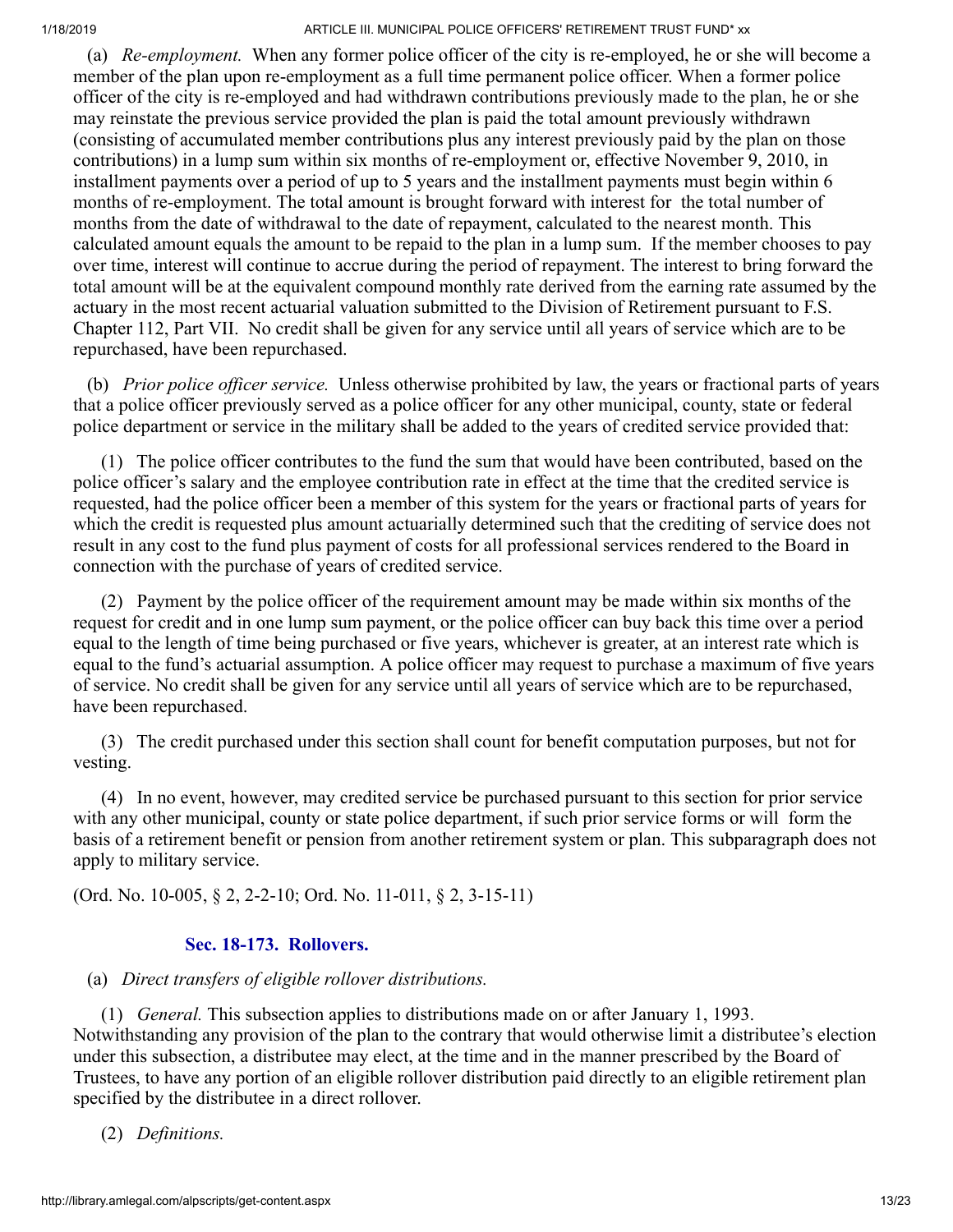a. *Eligible rollover distribution*. Any distribution of all or any portion of the balance to the credit of the distributee, except that an eligible rollover does not include any distribution that is one of a series of substantially equal periodic payments (not less frequently than annually) made for the life (or life expectancy) of the distributee or the joint lives (or joint life expectancies) of the distributee and the distributee's designated beneficiary, or for a specified period of ten years or more; any distribution to the extent such distribution is required under section 401(a)(9) of the Internal Revenue Code; and the portion of any distribution that is not includable in gross income.

 b. *Eligible retirement plan.* An individual retirement account described in section 408(a) of the Internal Revenue Code, an individual retirement annuity described in section 408(b) of the Internal Revenue Code, an annuity plan described in section 403(a) of the Internal Revenue Code, or a qualified trust described in section 401(a) of the Internal Revenue Code, that accepts the distributee's eligible rollover distribution. However, in the case of an eligible rollover distribution to the surviving spouse, an *eligible retirement plan* is an individual retirement account or individual retirement annuity.

c. *Direct rollover.* A payment by the plan to the eligible retirement plan specified by the distributee.

 d. *Distributee.* Includes an employee or former employee. In addition, the employee's or former employee's surviving spouse and the employee's or former employee's spouse or former spouse who is entitled to payment for alimony and child support under an income deduction order, are distributees with regard to the interest of the spouse or former spouse.

(b) *Rollovers from qualified plans.*

 (1) A member may roll over all or a part of his or her interest in another qualified plan to the fund, provided all of the following requirements are met:

 a. Some or all of the amount distributed from the other plan is rolled over to this plan no later than the sixtieth day after distribution was made from the plan or, if distributions are made in installments, no later than the sixtieth day after the last distribution was made.

 b. The amount rolled over to this fund does not include any amount contributed by the member to the plan on a post-tax basis. Effective October 1, 2002, a member may rollover amounts contributed on a posttax basis.

c. The rollover is made in cash.

d. The member certifies that the distribution is eligible for a rollover.

 e. Any amount which the trustees accept as a rollover to this fund shall, along with any earnings allocated to them, be fully vested at all times.

 (2) A rollover may also be made to this plan from an individual retirement account qualified under section408 of the Internal Revenue Code when the individual retirement account was merely used as a conduit for funds from another qualified plan and the rollover is made in accordance with the rules provided in paragraphs a. through e. Amounts rolled over may be segregated from other fund assets. The trustees shall separately account for gains, losses, and administrative expenses of these rollovers. In addition, the fund may accept the direct transfer of a member's benefits from another qualified retirement plan or to a deferred compensation plan pursuant to section 457 of the Internal Revenue Code. The fund shall account for direct transfers in the same manner as a rollover and shall obtain certification from the member that the amounts are eligible for a rollover or direct transfer to this fund.

(c) *Transfer of accumulated leave.*

 (1) Members eligible to receive accumulated sick leave, accumulated vacation leave or any other accumulated leave payable upon retirement, including entry into the DROP, shall have the leave transferred to the plan.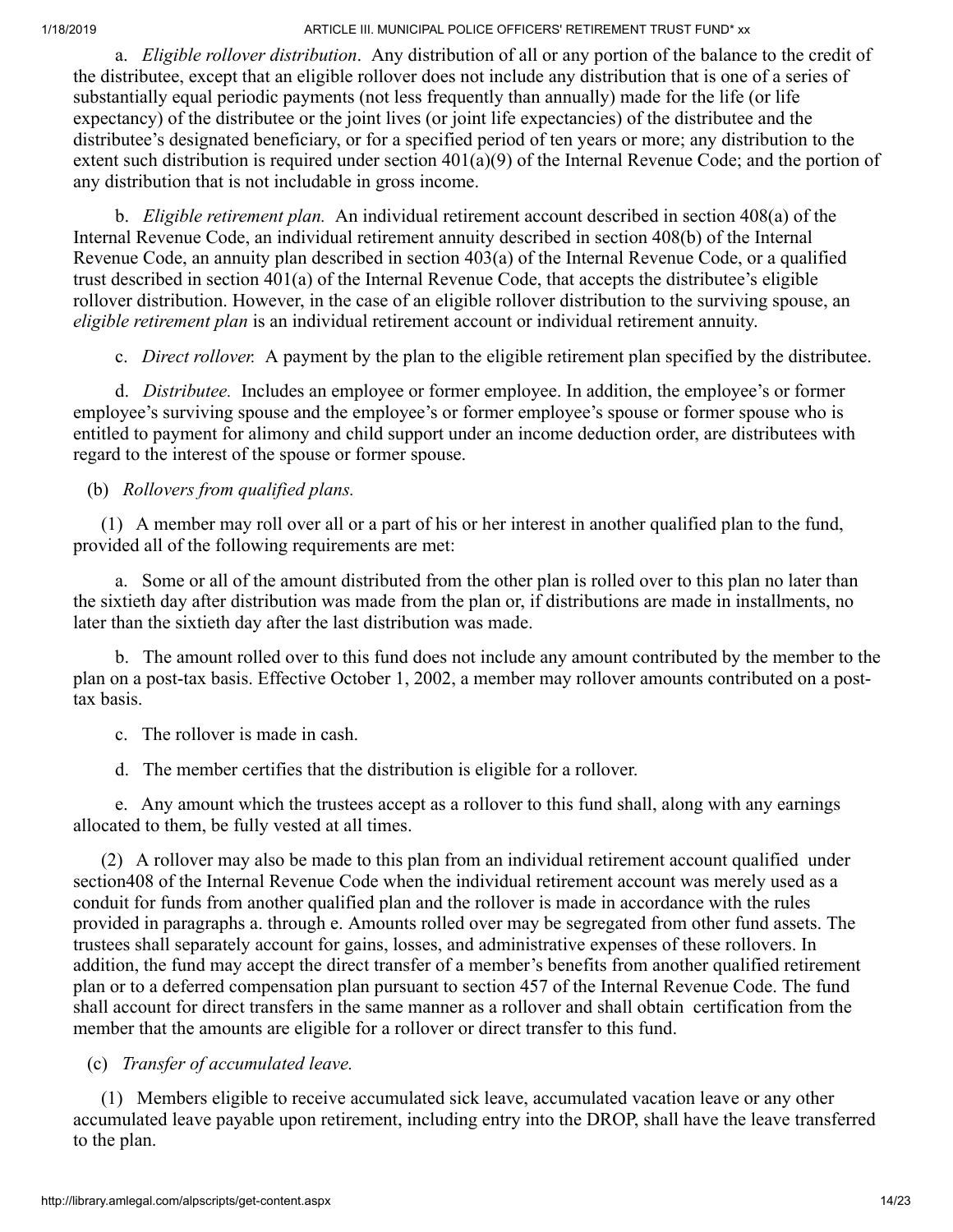or

1/18/2019 ARTICLE III. MUNICIPAL POLICE OFFICERS' RETIREMENT TRUST FUND\* xx

For purposes of this section, the term "separation" shall mean termination of service as a police officer with the city. Members on whose behalf leave has been transferred may elect one of the following distribution options within 30 days of separation. Members failing to elect a distribution option within 30 days of separation will be deemed to have elected option (a) below:

a. Receive a lump sum equal to the transferred leave balance; or

b. Transfer the entire amount of the transferred leave balance directly to any eligible retirement plan;

 c. Purchase additional service credit as may be permitted by the Code. If the leave balance exceeds the cost of the service credit purchased, the balance shall be paid to the member in a lump sum; or

d. Transfer the entire amount of the transferred leave balance into the member's DROP account; or

e. Maintain the entire leave balance within the plan. Earnings shall be paid as follows:

1. Gains or losses at the same interest rate earned by the Pension Plan; or

2. A guaranteed rate of 7%; or

 3. A percentage of the leave balance account will be credited with interest gains or losses at the same rate earned by the pension plan and the remaining percentage will be credited with earnings at a guaranteed rate of 7%. The actual percentage shall be selected by the member on a form provided by the Board of Trustees. The total of the two percentages must equal 100%.

These accounts will be assessed an administrative fee that is based upon the ratio that the employee's DROP account bears to the fund as a whole.

 (2) If a member on whose behalf the city makes a transferred leave balance to the plan dies after retirement or other separation, but before making an election, as provided, or after making an election but before any distribution is made, the election option shall be void. In such an event, any person who would have received a death benefit had the member died in service immediately prior to the date of retirement or other separation, shall be entitled to receive an amount equal to the transferred leave balance in a lump sum. In the case of a surviving spouse or former spouse, an election may be made to transfer the leave balance to an eligible retirement plan in lieu of the lump sum payment. Failure to make such an election by the surviving spouse or former spouse within 60 days of the member's death will be deemed an election to receive a lump sum payment.

 (3) The Board, by rule, shall have the authority to enact administrative rules for purposes of administering the provisions of this section, consistent with the federal tax laws in effect on the date of transfer. No such rule shall conflict with the provisions of this section.

 (4) The value of the leave transferred shall be determined in accordance with applicable city personnel policies or collective bargaining agreements.

(Ord. No. 10-005, § 2, 2-2-10)

### **Sec. 18-174. Miscellaneous.**

 (a) *Pension validity.* The Board of Trustees shall have the power to examine the facts upon which any pension shall have been granted or obtained erroneously, fraudulently, or illegally for any reason. The Board is empowered to purge the pension rolls of any person granted a pension under proper or existing law or granted under this article if the pension is found to be erroneous, fraudulent or illegal for any reason; and to reclassify any pensioner who has under any prior or existing law or who shall hereafter under this article be erroneously, improperly, or illegally classified.

(b) *False or misleading statements made to obtain retirement benefits prohibited.*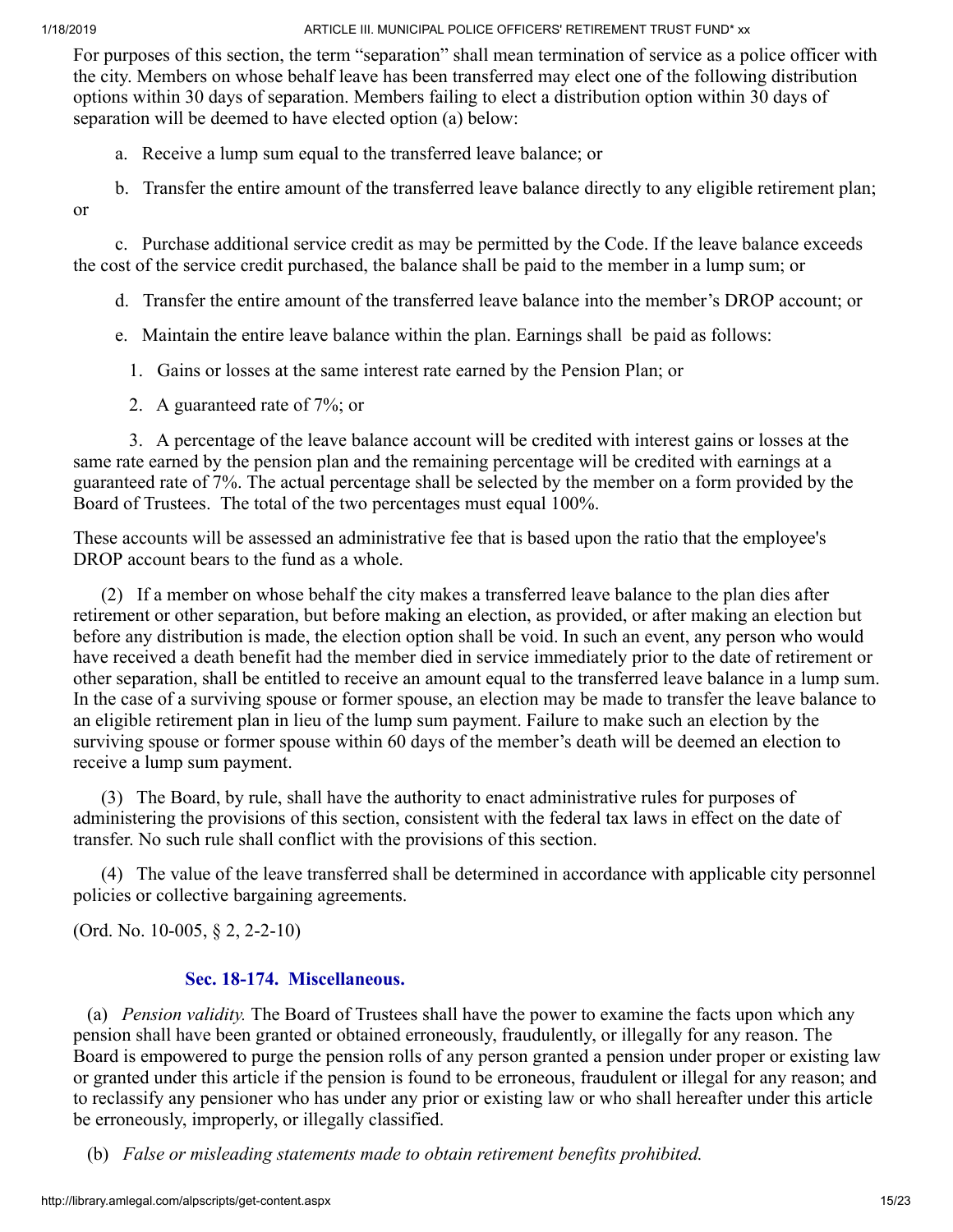(1) It is unlawful for a person to willfully and knowingly make, or cause to be made, or to assist, conspire with, or urge another to make, or cause to be made, any false, fraudulent, or misleading oral or written statement or withhold or conceal material information to obtain any benefit under this plan.

 (2) a. A person who violates subparagraph (1) commits a misdemeanor of the first degree, punishable as provided in F.S. Sections 775.082 or 775.083.

 b. In addition to any applicable criminal penalty, upon conviction for a violation described in subparagraph (1), a participant or beneficiary of this plan may, in the discretion of the Board of Trustees, be required to forfeit the right to receive any or all benefits to which the person would otherwise be entitled under this plan. For purposes of this subparagraph, "conviction" means a determination of guilt that is the result of a plea or trial , regardless of whether adjudication is withheld.

 (c) *Incompetence*. If any member or beneficiary is a minor or is, in the judgment of the Board, otherwise incapable of personally receiving and giving a valid receipt for any payment due them from the fund, the Board may, unless and until claims have been made by a duly appointed guardian or committee of such person, make such payment or any part thereof to such person's spouse, children, parent or other person deemed by the Board to have incurred expenses or assumed responsibility for the expenses of such person. Any payments so made shall be a complete discharge of any liability under the system for such payment.

 (d) *Rights and benefits not subject to legal process.* The rights and benefits provided for herein are vested rights of participants in the fund and shall not be subject to attachment, garnishment, execution or any other legal process. However:

 (1) The Board shall honor an income deduction order for alimony or child support in accordance with rules and procedures adopted by the Board; and

 (2) Upon written request by the retiree, the Board of Trustees may authorize the plan administrator to withhold from the monthly retirement payment funds necessary to:

a. Pay for benefits being received through the city;

b. Pay the certified bargaining agent; or

 c. Pay for premiums for accident health and long-term care insurance for the retiree's spouse and dependents. A retirement plan does not incur liability for participation in this permissive program if its actions are taken in good faith pursuant to F.S. Section 185.05(6).

 (e) *Lump sum payment of small retirement income*. Notwithstanding any provision of the fund to the contrary, if the monthly retirement income payable to any person entitled to benefits hereunder is less than \$30 or if the single sum value of the accrued retirement income is less than \$5,000 as of the date of retirement or termination of service, whichever is applicable, the Board of Trustees, in the exercise of its discretion, may specify that the actuarial equivalent of such retirement income be paid in lump sum.

(f) *Required distributions.*

(1) In accordance with section  $401(a)(9)$  of the Internal Revenue Code, all benefits under this plan will be distributed, beginning not later than the required beginning date set forth below, over a period not extending beyond the life expectancy of the member or the life expectancy of the member and a beneficiary.

(2) Any and all benefit payments shall begin by the later of:

a. April 1 of the calendar year following the calendar year of the member's retirement date; or

b. April 1 of the calendar year following the calendar year in which the member attains age 70.5.

 (3) If an employee dies before his or her entire vested interest has been distributed to him or her, the remaining portion of such interest will be distributed at least as rapidly as provided for under this plan.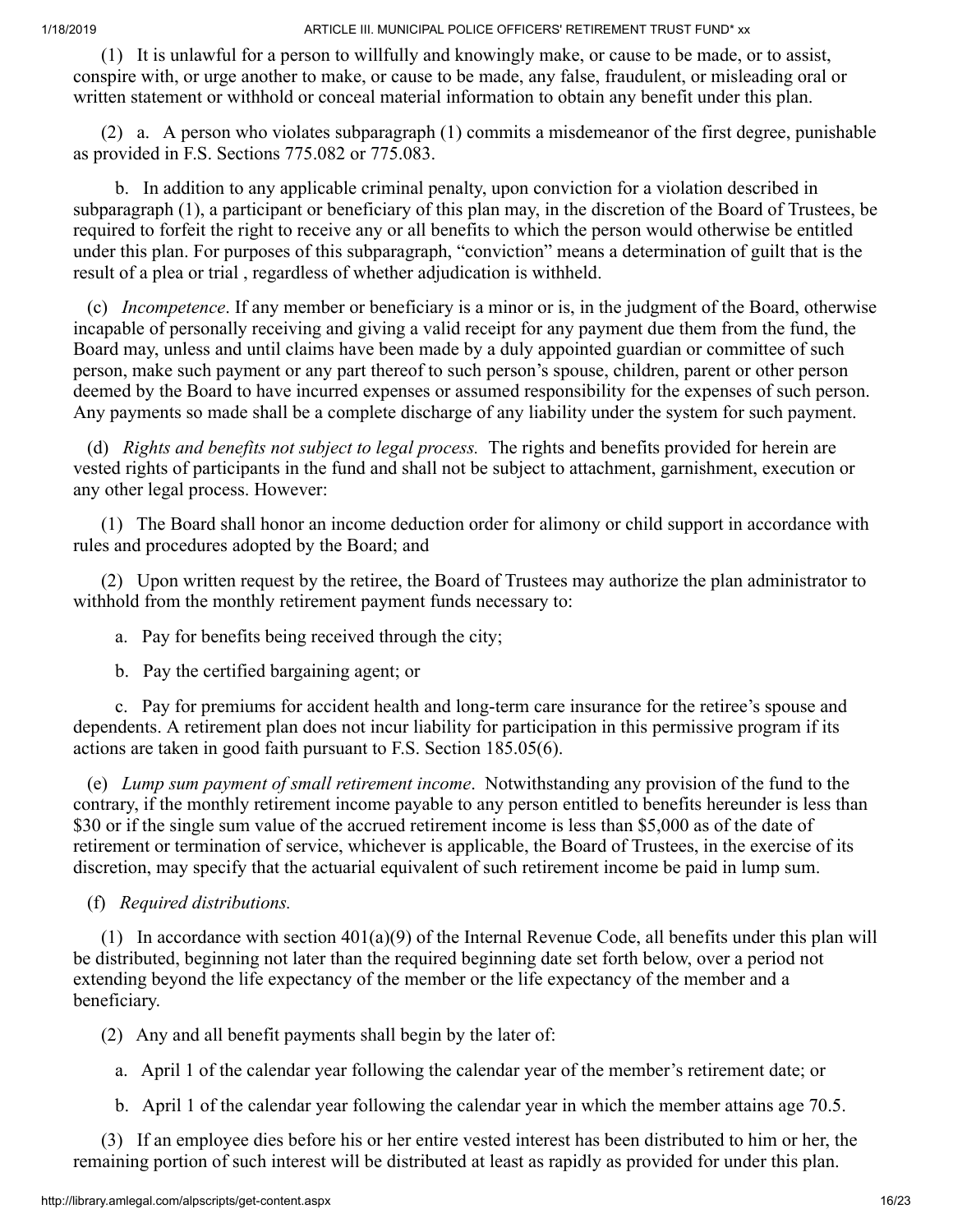(g) *Internal Revenue Code limits.*

 (1) *Basic limitations*. Subject to the adjustments in paragraph (3), the maximum amount of the actual annual retirement income paid in any year with respect to a participant under this plan shall not exceed the dollar amount allowable for any calendar year pursuant to section 415(b) of the Code, as adjusted in such calendar year for increases in the cost of living in accordance with regulations issued by the Secretary of the Treasury under section 415(d) of the Code. For purposes of applying the basic limitation, benefits payable in any form other than a straight life annuity with no ancillary benefits shall be adjusted, as provided by Treasury Regulations, so that such benefits are the actuarial equivalent of a straight life annuity. For purposes of this subsection, the following benefits shall not be taken into account:

a. Any ancillary benefit which is not directly related to retirement income benefits;

 b. Any other benefit not required under section 415(b)(2) of the Code and Treasury Regulations thereunder to be taken into account for purposes of the limitation of section 415(b)(1) of the Code.

 (2) *Participation in other defined benefit plans*. The limitation of this subsection with respect to any participant who at any time has been a participant in any other defined benefit plan (as defined in section 414(j) of the Code) maintained by the city shall apply as if the total benefits payable under all defined benefit plans in which the participant has been a participant where payable from one plan.

(3) *Adjustments in limitations*.

 a. In the event the participant's retirement benefits become payable before age 62, the maximum amount of annual retirement income limitation prescribed by this article shall be reduced in accordance with regulations issued by the Secretary of the Treasury pursuant to the provisions of section 415(b) of the Code, so that such limitation (as reduced) equals an annual benefit (beginning when such retirement income begins) which is equivalent to the Code section 415(b) maximum amount of annual retirement income beginning at age 62.

 b. In the event the participant's benefit is based on at least 15 years of credited service, the adjustments provided for in subparagraph a. above shall not apply.

 c. The reductions provided for in subparagraph a. above shall not be applicable to disability benefits pre-retirement death benefits.

 d. In the event the participant's retirement benefit becomes payable after age 65, for purposes of determining whether this benefit meets the basic limitation set forth in paragraph (1) herein, such benefit shall be adjusted so that it is actuarially equivalent to the benefit beginning at age 65. This adjustment shall be made using an assumed interest rate of 5% and shall be made in accordance with regulations promulgated by the Secretary of the Treasury or his or her delegate.

 e. *Less than ten years of service*. The maximum retirement benefits payable under this article to any participant who has completed less than ten years of credited service with the city shall be the amount determined under paragraph (1) multiplied by a fraction, the numerator of which is the number of the participant's years of credited service and the denominator of which is ten. The reduction provided for in this subparagraph shall not be applicable to disability benefits or pre-retirement death benefits.

 f. *Ten thousand dollar limit*. Not withstanding the foregoing, the retirement benefit payable with respect to a participant shall be deemed not to exceed the limitations in this subsection if the benefits payable, with respect to such participant under this plan and under all other qualified defined benefit pension plans to which the city contributes, do not exceed \$10,000 for the applicable plan year and for any prior plan year and the city has not at any time maintained a qualified defined contributions plan in which the participant participated.

 g. *Reduction of benefits*. Reduction of benefits and/or contributions to all plans, where required, shall be accomplished by first reducing the participant's benefit under any defined benefit plans in which participant participated, such reduction to be made first with respect to the plan in which participant most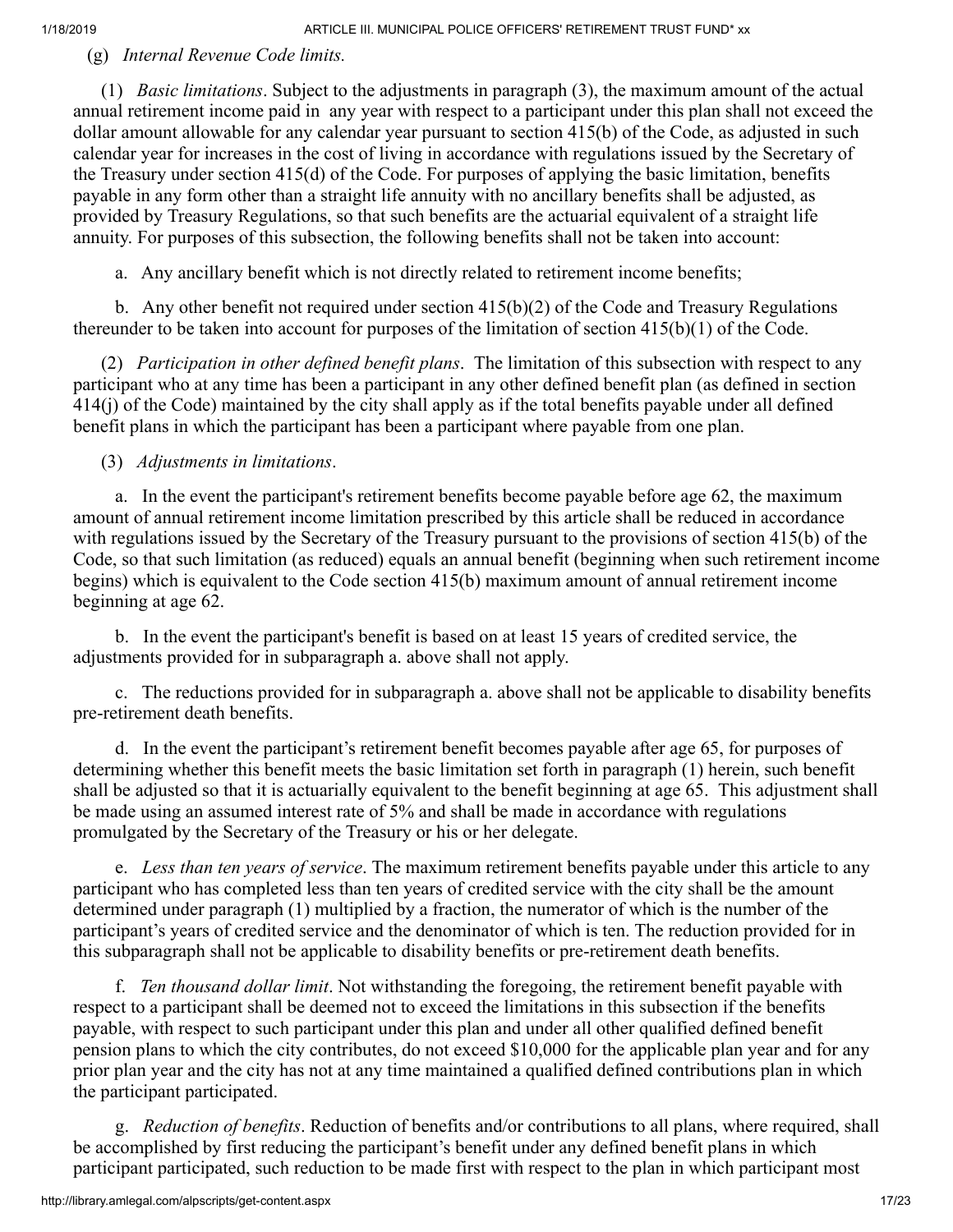recently accrued benefits and thereafter in such priority as shall be determined by the Board and the plan administrator of such other plans, and next, by reducing or allocating excess forfeitures for defined contribution plans in which the participant participated, such reduction to be made first with respect to the plan in which participant most recently accrued benefits and thereafter in such priority as shall be established by the Board and the plan administrator for such other plans provided, however, that necessary reductions may be made in different manner and priority pursuant to the agreement of the Board and the plan administrator of all other plans covering such participant.

 h. *Cost-of-living adjustments*. The limitations as stated herein shall be adjusted annually in accordance with any cost-of-living adjustments prescribed by the Secretary of the Treasury pursuant to section 415(d) of the Code.

(4) *Additional limitation on pension benefits.* Notwithstanding anything herein to the contrary:

 a. The normal retirement benefit or pension payable to a retiree who becomes a participant of the plan on or after January 1, 1980, and who has not previously participated in such plan, shall not exceed 100% of his or her average final compensation. However, nothing contained in this article shall apply to supplemental retirement benefits or to pension increases attributable to cost-of-living increases or adjustments.

 b. No participant of the plan shall be allowed to receive a retirement benefit or pension which is in part or in whole based upon any service with respect to which the participant is already receiving, or will receive in the future, a retirement benefit or pension from a different employer's retirement plan. This restriction does not apply to social security benefits, military benefits or federal benefits under Chapter 67, Title 10, U.S. Code.

(Ord. No. 10-005, §2, 2-2-10)

# **Sec. 18-175. Deferred retirement option plan.**

(a) A deferred retirement option plan ("DROP") is hereby created.

 (b) Eligibility to participate in the DROP is based upon eligibility for normal service retirement in the plan. Members shall elect to participate by applying to the Board of Trustees on a form provided for that purpose.

(c) Participation in the DROP must be exercised within the first 25 years of combined credited service.

 (d) A member shall not participate in the DROP beyond the time of attaining 30 years of service and the total years of participation in the DROP shall not exceed five years. For example:

(1) Members with 20 years of credited service at time of entry shall only participate for five years.

- (2) Members with 25 years of credited service at time of entry shall participate for five years.
- (3) Members with 26 years of credited service at time of entry shall only participate for four years.

 (e) Upon a members election to participate in the DROP, he or she shall cease to be a member and is precluded from accruing any additional benefit under the Pension Fund. For all fund purposes, the member becomes a retirant. The amount of credited service and final average salary freeze as of the date of entry into the DROP. Accumulated, unused sick and vacation leave shall be included in the compensation calculation; provided however, that a minimum balance of 120 hours of sick leave and 120 hours of vacation leave shall be maintained by the employee and excluded from this calculation. The retained leave balance, including any additions, shall be distributed at the conclusion of DROP participation and separation from service.

 (f) Payment shall be made into the employee's DROP account as if the employee had retired from the employ of the city. The amounts paid will be determined in accordance with this Plan and the employee's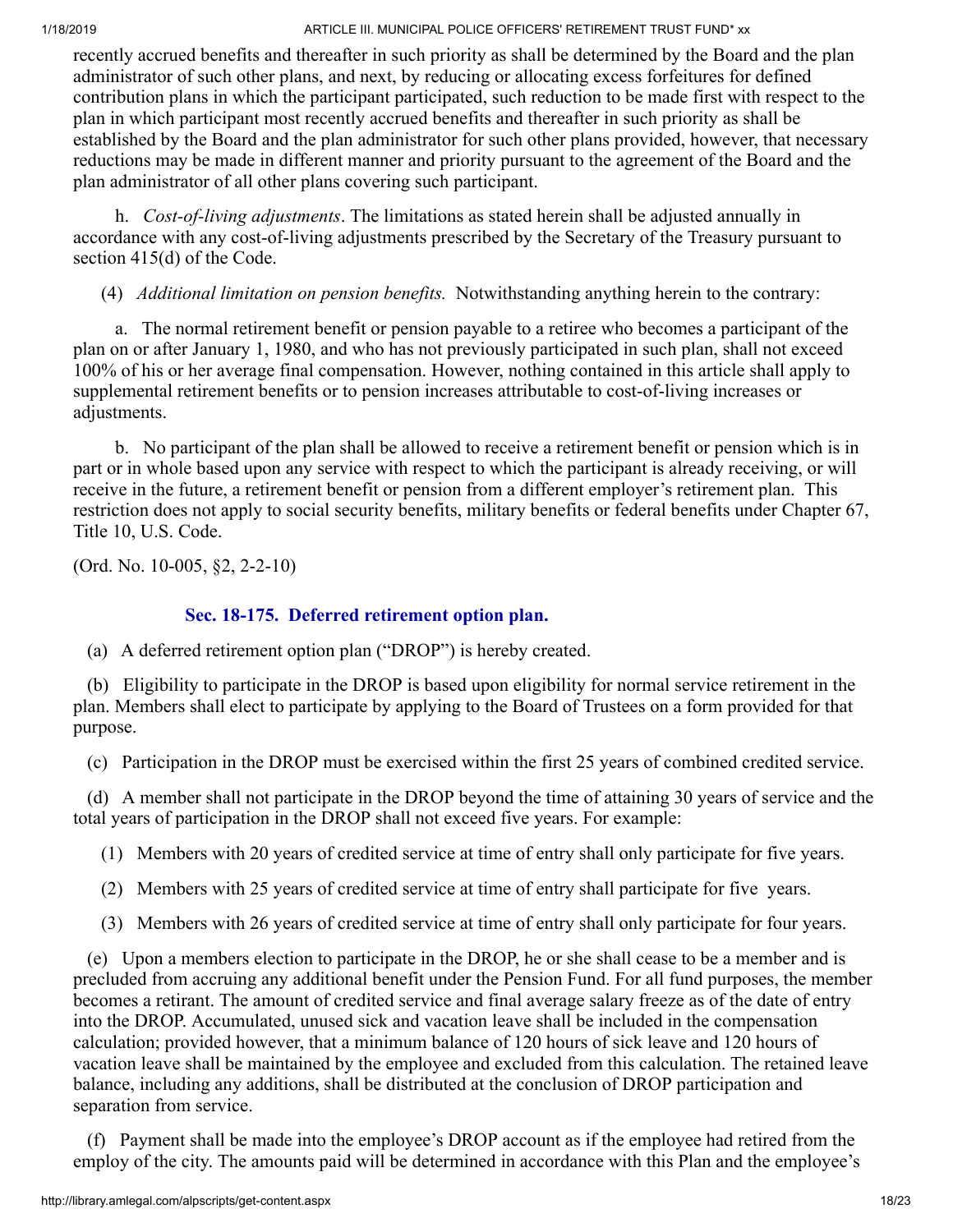selection of the payment option. Payments into the DROP will be made monthly over the period the employee participates in the DROP, up to a maximum of 60 months.

 (g) Effective January 1, 2003, DROP participants have the option to select optional methods to credit investment earnings to their account less any outstanding loan balances. The method may be changed each year effective January 1, however, the method must be selected prior to January 1 on a form provided by the Board of Trustees. The methods are:

(1) Gains or losses at the same interest rate earned by the Pension Plan; or

(2) A guaranteed rate of 7%; or

 (3) A percentage of the DROP account will be credited with interest gains or losses at the same rate earned by the pension plan and the remaining percentage will be credited with earnings at a guaranteed rate of 7%. The actual percentage shall be selected by the member on a form provided by the Board of Trustees. The total of the two percentages must equal 100%. Employee's DROP accounts will be assessed an administrative fee that is based upon the ratio that the Employee's DROP account bears to the fund as a whole.

 (4) Participants in the DROP, as of December 31, 2002, may change their method for the crediting of earnings. This change in the crediting of earnings is a one time opportunity. The election to change the method for crediting must be made during the month of January 2003. The method, if changed, will be effective February 1, 2003.

 (h) An employee's participation in the DROP shall terminate at the end of five years or 30 years of service, whichever comes first. Failure to end DROP participation may result in penalties at the discretion of the Trustees, up to and including forfeiture of the DROP account. Upon entering into the DROP, an employee shall file with the Board a binding letter of resignation from city employment. The binding letter of resignation shall establish a deferred termination date in accordance with the limitations of this DROP, which may be amended.

 (i) All interest shall be credited to the employee's DROP account less any outstanding loan balances on a quarterly basis with quarterly statements provided. In the event that a member dies while in the DROP, interest shall be pro-rated to the last business day of the month preceding the death of the member.

 (j) Upon termination of employment, participants in the DROP will receive the balance of the DROP account in accordance with the following rules:

 (1) Members may elect to begin to receive payment upon termination of employment or defer payment of DROP until the latest day as provided under sub-subparagraph (3).

(2) Payments may be made in the following ways:

 a. *Lump sum*. The entire account balance will be paid to or on behalf of the retirant upon approval of the Board of Trustees.

 b. *Installments*. The account balance will be paid out to the retirant in five equal annual payments paid over five years, the first payment to be made upon approval of the Board of Trustees.

 c. *Monthly installments*. The account balance will be paid out to the retirant on a monthly basis until the account balance is paid out based on actuarial tables provided by the actuary.

 d. *Partial lump sum withdrawals.* Part of the account balance will be paid to or on behalf of the retirant upon approval of the Trustees.

 (3) Any form of payment selected by a police officer must comply with the minimum distribution requirements of section  $401(A)(9)$  of the Internal Revenue Code, and is subject to the requirements of Section 18-174(f), e.g., payments must commence by age 70.5.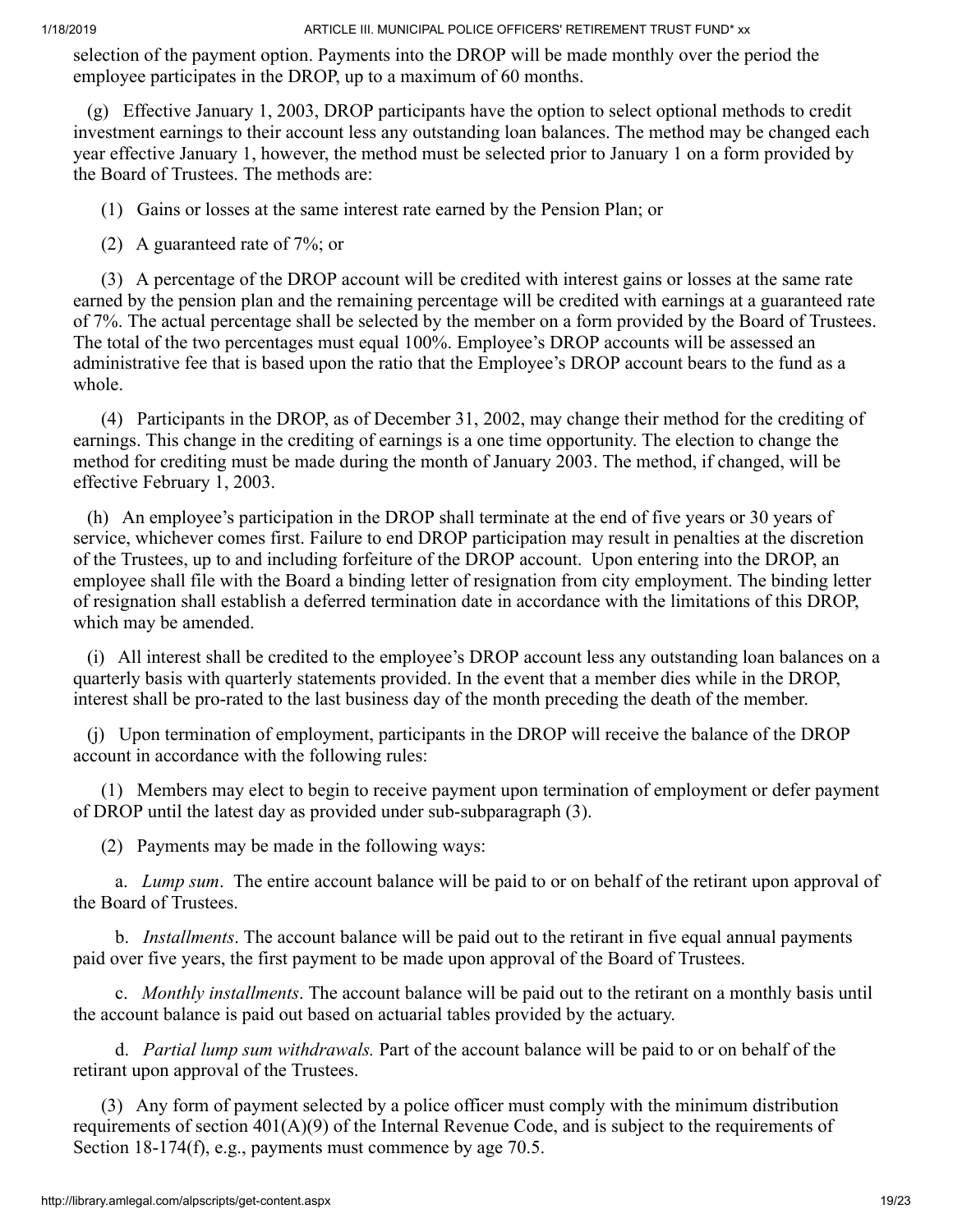(4) The beneficiary of the DROP participant who dies before payments from DROP begin shall have the same right to select payment options as the participant in accordance with this subsection. A DROP participant may designate a beneficiary to receive the DROP balance in the event of the participant's death prior to pay out of the full DROP balance.

 (k) No payments will be made from DROP until the employee actually separates from service with the city.

 (l) If an employee shall die during participation in the DROP, a survivor benefit shall be payable in accordance with the form of benefit chosen at the time of entry into the DROP.

 (m) Upon commencement of participation in the DROP, the member shall no longer be eligible for disability retirement from the pension plan.

- (n) *Loans from the DROP*.
	- (1) *Availability of loans*.

 a. Loans are available to members only after termination of employment, provided the member had participated in the DROP for a period of 12 months.

- b. Loans may only be made from a member's own account.
- c. There may be no more than one loan at a time.
- (2) *Amount of loan*.

a. Loans may be made up to a maximum of 50% of account balance.

 b. The maximum dollar amount of a loan is \$50,000, reduced by the highest outstanding loan balance during the last 12 months.

- c. The minimum loan is \$5,000.
- (3) Limitations on loans shall be made from the amounts paid into the DROP and the earnings thereon.
- (4) *Term of loan*.
	- a. The loan must be for at least one year.
	- b. The loan shall be no longer than five years.
- (5) *Loan interest rate*.
	- a. The interest rate shall be fixed at time the loan is originated for the entire term of loan.

 b. The interest rate shall be equal to the prime rate published by an established local bank on the last day of each calendar quarter preceding the date of loan application.

(6) *Defaults on loans*.

 a. Loans shall be in default if two consecutive months' repayments are missed or if a total of four months' repayments are missed.

b. Upon default, the entire balance becomes due and payable immediately.

 c. If a loan in default is not repaid in full immediately, the loan may be canceled and the outstanding balance treated as a distribution, which may be taxable.

d. Upon default of a loan, a member will not be eligible for additional loans.

(7) *Miscellaneous provisions*.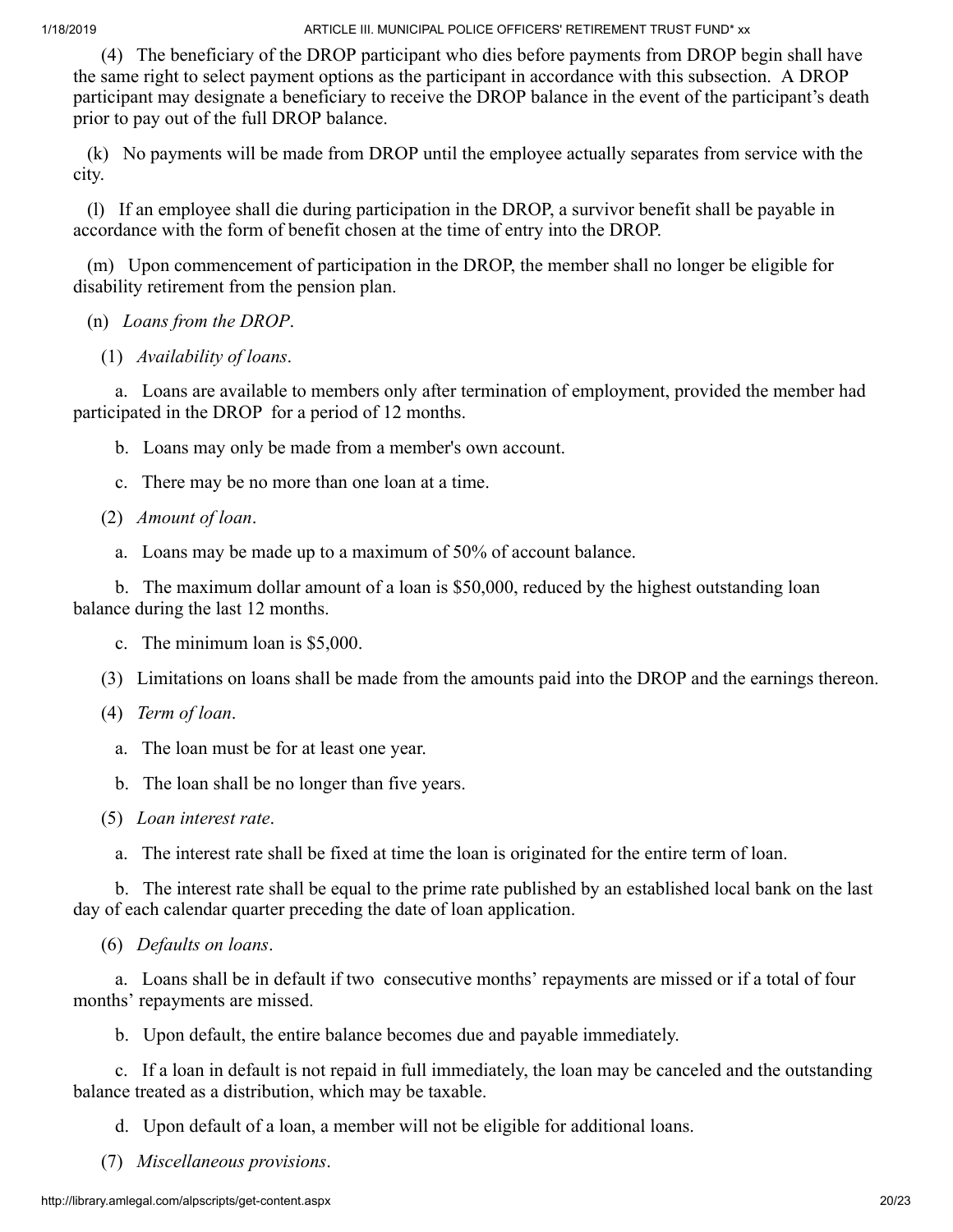a. All loans must be evidenced by a written loan agreement signed by the member and the Board of Trustees. The agreement shall contain a promissory note.

 b. A member's spouse must consent in writing to the loan. The consent shall acknowledge the effect of the loan on the member's account balance.

c. Loans shall be considered a general asset of the fund.

d. Loans shall be subject to administrative fees to be set by the Board of Trustees.

 e. Outstanding loan balances shall not be credited with earnings or losses. As the outstanding balance is repaid with interest, earnings and losses shall be applied to the payments and interest as provided for in Section 18-175(i).

(Ord. No. 10-005, § 2, 2-2-10; Ord. No. 11-011, § 3, 3-15-11)

# **Sec. 18-176. Termination of plan and distribution of fund.**

 Upon termination of the plan by the municipality for any reason, or because of a transfer, merger, or consolidation of governmental units, services, or functions as provided in F.S. Chapter 112, or upon written notice to the Board of Trustees by the municipality that contributions under the plan are being permanently discontinued, the rights of all employees to benefits accrued to the date of such termination or discontinuance and the amounts credited to the employees' accounts are nonforfeitable. The fund shall be apportioned and distributed in accordance with the following procedures:

 (a) The Board of Trustees shall determine the date of distribution and the asset value required to fund all the nonforfeitable benefits after taking into account the expenses of such distribution. The Board shall inform the municipality if additional assets are required, in which event the municipality shall continue to financially support the plan until all nonforfeitable benefits have been funded.

 (b) The Board of Trustees shall determine the method of distribution of the asset value, whether distribution shall be by payment in cash, by the maintenance of another or substituted trust fund, by the purchase of insured annuities, or otherwise, for each member entitled to benefits under the plan, as specified in subsection (c).

 (c) The Board of Trustees shall distribute the asset value as of the date of termination in the manner set forth in this subsection, on the basis that the amount required to provide any given retirement income is the actuarially computed single-sum value of such retirement income, except that if the method of distribution determined under subsection (b) involves the purchase of an insured annuity, the amount required to provide the given retirement income is the single premium payable for such annuity. The actuarial singlesum value may not be less than the employee's accumulated contributions to the plan, with interest, if provided by the plan, less the value of any plan benefits previously paid to the employee.

 (d) If there is asset value remaining after the full distribution specified in paragraph (c), and after payment of any expenses incurred with such distribution such excess shall be returned to the municipality, less return to the state of the state's contributions, provided that, if the excess is less than the total contributions made by the municipality and the state to date of termination of the plan, such excess shall be divided proportionately to the total contributions made by the municipality and the state.

 (e) The Board of Trustees shall distribute, in accordance with the manner of distribution determined under paragraph (b), the amounts distributed under subsection (c). If, after 24 months after the date the plan terminated or the date on which the Board received written notice that the contributions thereunder were being permanently discontinued, the municipality or the Board of Trustees of the municipal police officers' retirement trust fund affected has not complied with all the provisions in this section, the Department of Management Services shall effect the termination of the fund in accordance with this section.

(Ord. No. 10-005, § 2, 2-2-10)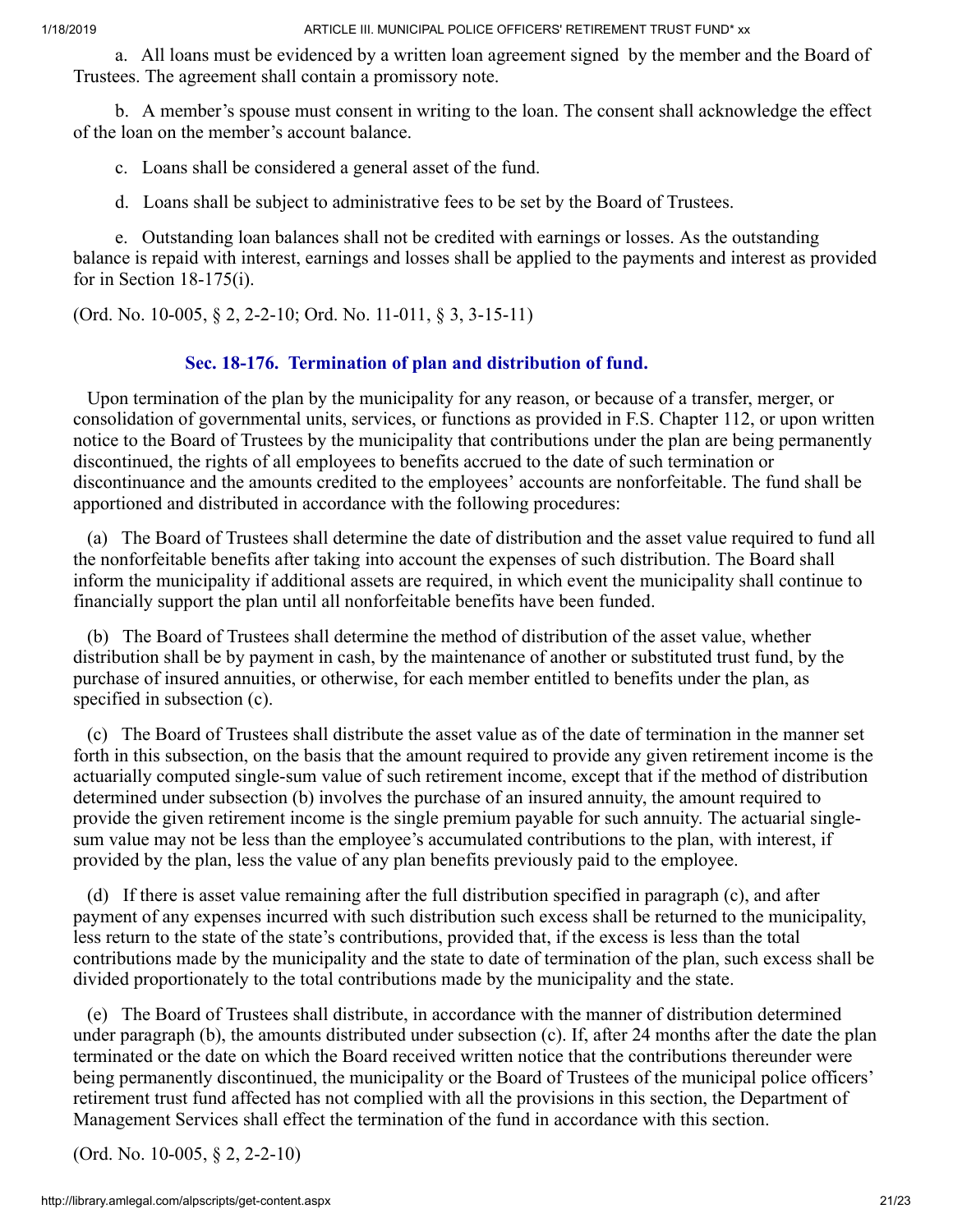#### **Sec. 18-177. Cost of living adjustment.**

 (a) Subject to the conditions set forth in this section, the Board of Trustees shall annually a cost of living adjustment, the amount of which shall be determined as of each September 30. The amount of the cost of living adjustment shall be equal to the actuarial present value of future pension payments to current pensioners multiplied by the positive difference, if any, between the rate of investment return and 8%. The actuary shall determine whether there may be a cost of living adjustment based on the following factors:

 (1) The actuary for the Pension Fund shall determine the rate of investment return on the Pension Fund assets during the 12-month period ending each September 30. The rate determined shall be the rate reported in the most recent actuarial report submitted pursuant to F.S. Chapter 112, Part VII.

 (2) The actuary for the Pension Fund shall, as of September 30, determine the actuarial present value of future pension payments to current pensioners. The actuarial present values shall be calculated using an interest rate of 8% a year compounded annually, and a mortality table approved by the Board of Trustees and as used in the most recent actuarial report submitted pursuant to F.S. Chapter 112, Part VII. This will be the pool of funds available to fund the cost of living adjustment.

 (3) If the actuary determines there may be a cost of living adjustment, the Board of Trustees shall authorize such a distribution unless the administrative expenses of distribution exceed the amount available for the distribution.

 (4) The cost of living adjustment shall be funded only if the present value of the pool of funds does not exceed the net actuarial experience accumulated from all sources of gains and losses.

 (b) Cost of living adjustments will be made to pensioners, including DROP members, and beneficiaries, who are referred to as eligible persons.

 (c) The cost of living adjustment shall be allocated among eligible persons based upon the participant's years of service in the proportion that the participants years of service bear to the aggregate amount of years of service of all eligible persons. Allocations for beneficiaries will be in proportion that the beneficiary benefit bears to the retiree benefit Maximum service credits shall be 20 years. Minimum allocations for duty disability pensioners shall be based on 13.33 years of service.

 (d) The cost of living shall be made as of July 1, 2001 and each July 1 thereafter. Each eligible person shall be paid his or her allocated portion from the preceding September 30. Eligible persons must be retired for one year from September 30 to receive a cost of living adjustment. A pensioner's estate is entitled to a pro-rata share of the deceased retirant's cost of living adjustment based on a number of months that the deceased retirant received a pension during the year ending the September 30 prior to the retirant's death.

(Ord. No. 10-005, § 2, 2-2-10)

### **Sec. 18-178. Reemployment after retirement.**

 (a) Any retiree who is retired under this fund, except for disability retirement, may be reemployed by any public or private employer, except the City, and may receive compensation from that employment without limiting or restricting in any way the retirement benefits payable under this fund. Reemployment of a retiree by the City on or after January 1, 2017, shall be subject to the limitations set forth in this section.

 (b) *Reemployment in a position other than as a police officer or in a position supervising police officers.* Notwithstanding any other provision of this plan, a retiree who is retired from the fund on a normal retirement at normal retirement age, and who is subsequently reemployed by the city in a position other than as a police officer or in a position supervising police officers, shall, upon being reemployed, continue receipt of benefits from this fund. The benefit paid from this fund shall not be changed in any way by such reemployment. These payments shall be considered in-service distributions.

http://library.amlegal.com/alpscripts/get-content.aspx 22/23 (c) *Reemployment as a police officer.* In the event a retiree who is retired from the fund is subsequently reemployed by the city as a police officer or into a position that supervises police officers, the benefit